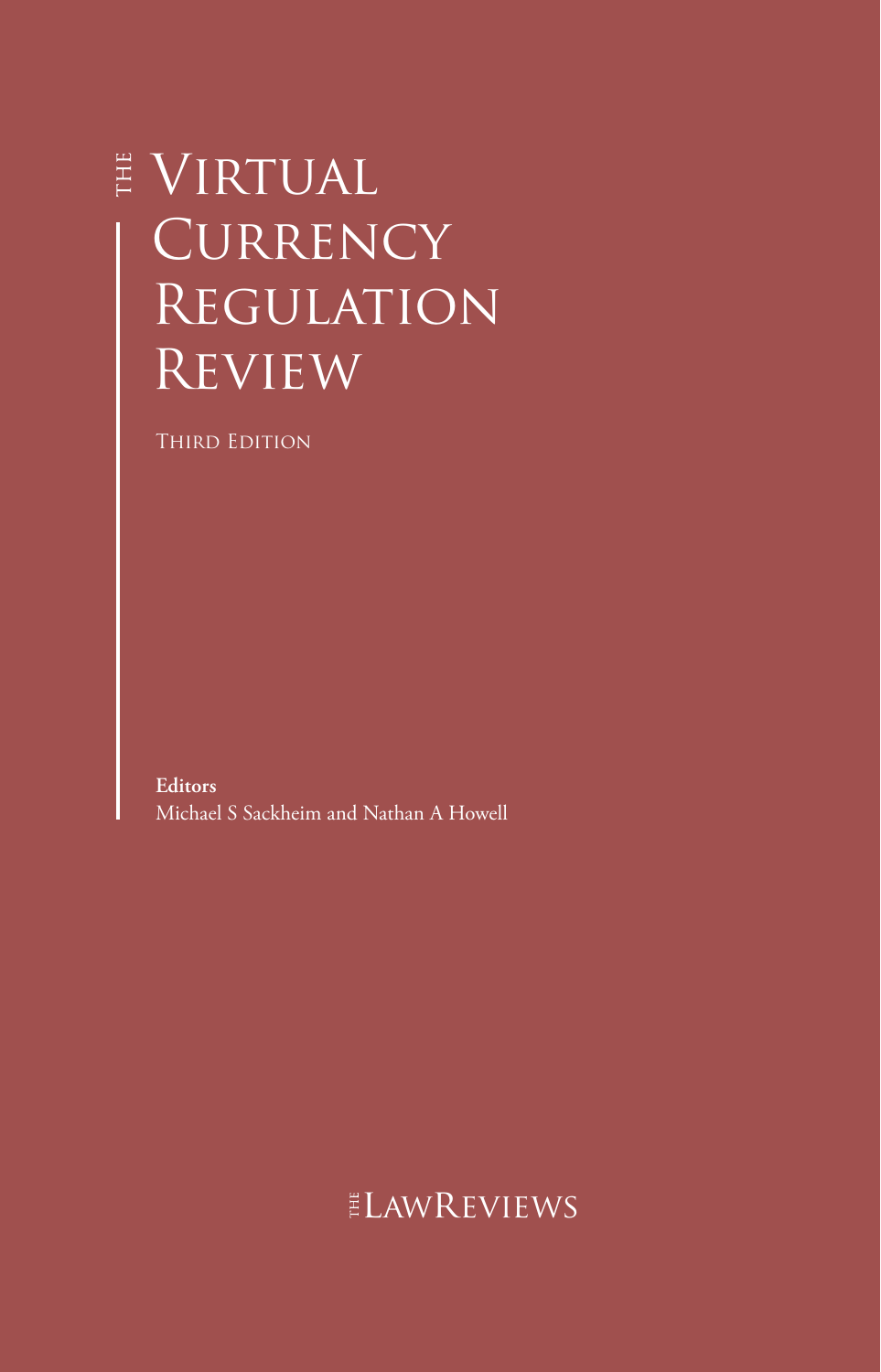# E VIRTUAL **CURRENCY** Regulation **REVIEW**

**THIRD EDITION** 

Reproduced with permission from Law Business Research Ltd This article was first published in August 2020 For further information please contact Nick.Barette@thelawreviews.co.uk

**Editors** Michael S Sackheim and Nathan A Howell

# **ELAWREVIEWS**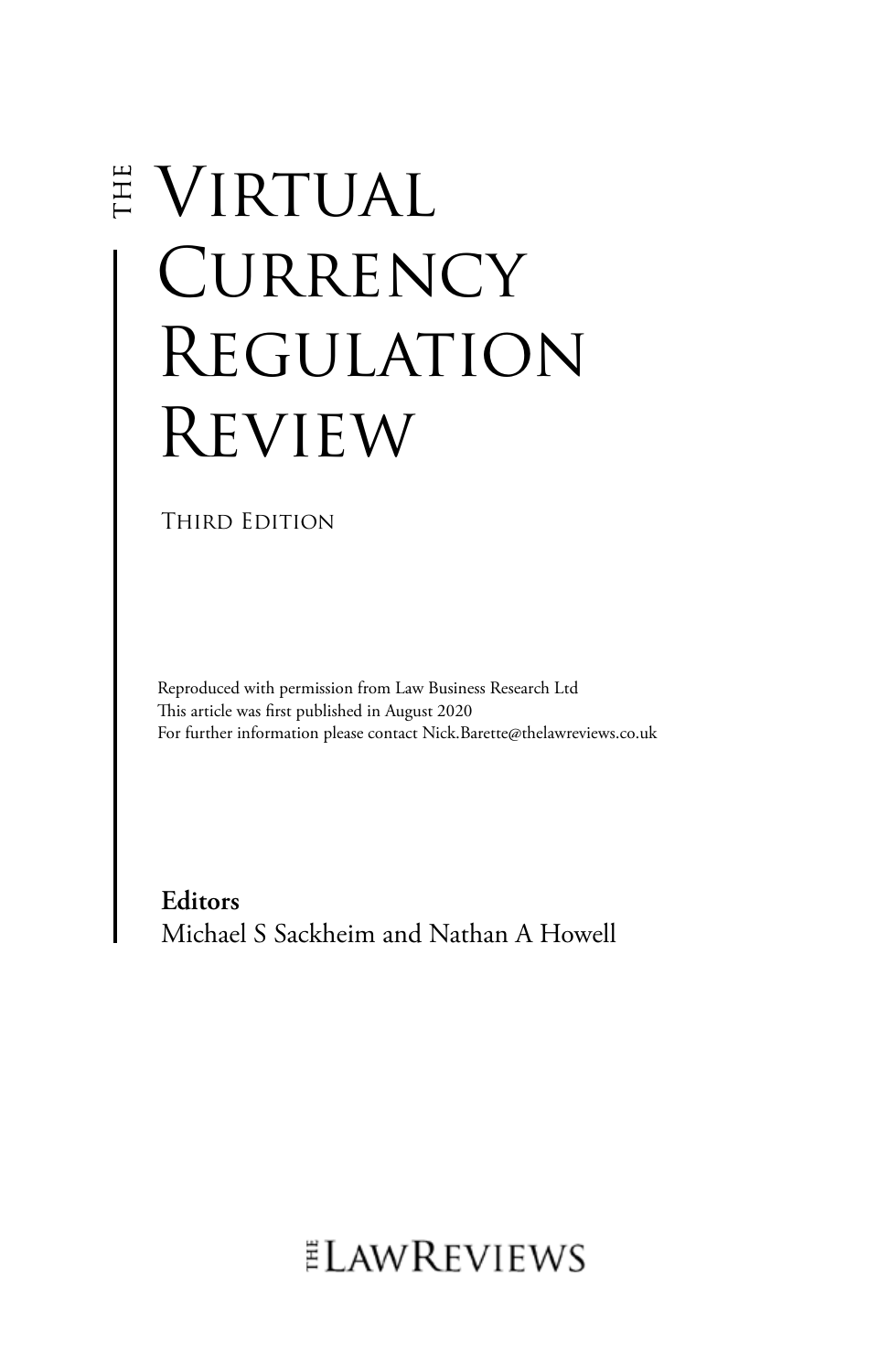#### PUBLISHER Tom Barnes

#### SENIOR BUSINESS DEVELOPMENT MANAGER Nick Barette

BUSINESS DEVELOPMENT MANAGER Joel Woods

SENIOR ACCOUNT MANAGERS Pere Aspinall, Jack Bagnall

ACCOUNT MANAGERS Olivia Budd, Katie Hodgetts, Reece Whelan

PRODUCT MARKETING EXECUTIVE Rebecca Mogridge

> RESEARCH LEAD Kieran Hansen

EDITORIAL COORDINATOR Georgia Goldberg

PRODUCTION AND OPERATIONS DIRECTOR Adam Myers

> PRODUCTION EDITOR Tessa Brummitt

SUBEDITORS Sarah Andreoli, Caroline Fewkes

CHIEF EXECUTIVE OFFICER Nick Brailey

Published in the United Kingdom by Law Business Research Ltd, London Meridian House, 34–35 Farringdon Street, London, EC4A 4HL, UK © 2020 Law Business Research Ltd www.TheLawReviews.co.uk

No photocopying: copyright licences do not apply. The information provided in this publication is general and may not apply in a specific situation, nor does it necessarily represent the views of authors' firms or their clients. Legal advice should always be sought before taking any legal action based on the information provided. The publishers accept no responsibility for any acts or omissions contained herein. Although the information provided was accurate as at August 2020, be advised that this is a developing area. Enquiries concerning reproduction should be sent to Law Business Research, at the address above. Enquiries concerning editorial content should be directed to the Publisher – tom.barnes@lbresearch.com

ISBN 978-1-83862-513-9

Printed in Great Britain by Encompass Print Solutions, Derbyshire Tel: 0844 2480 112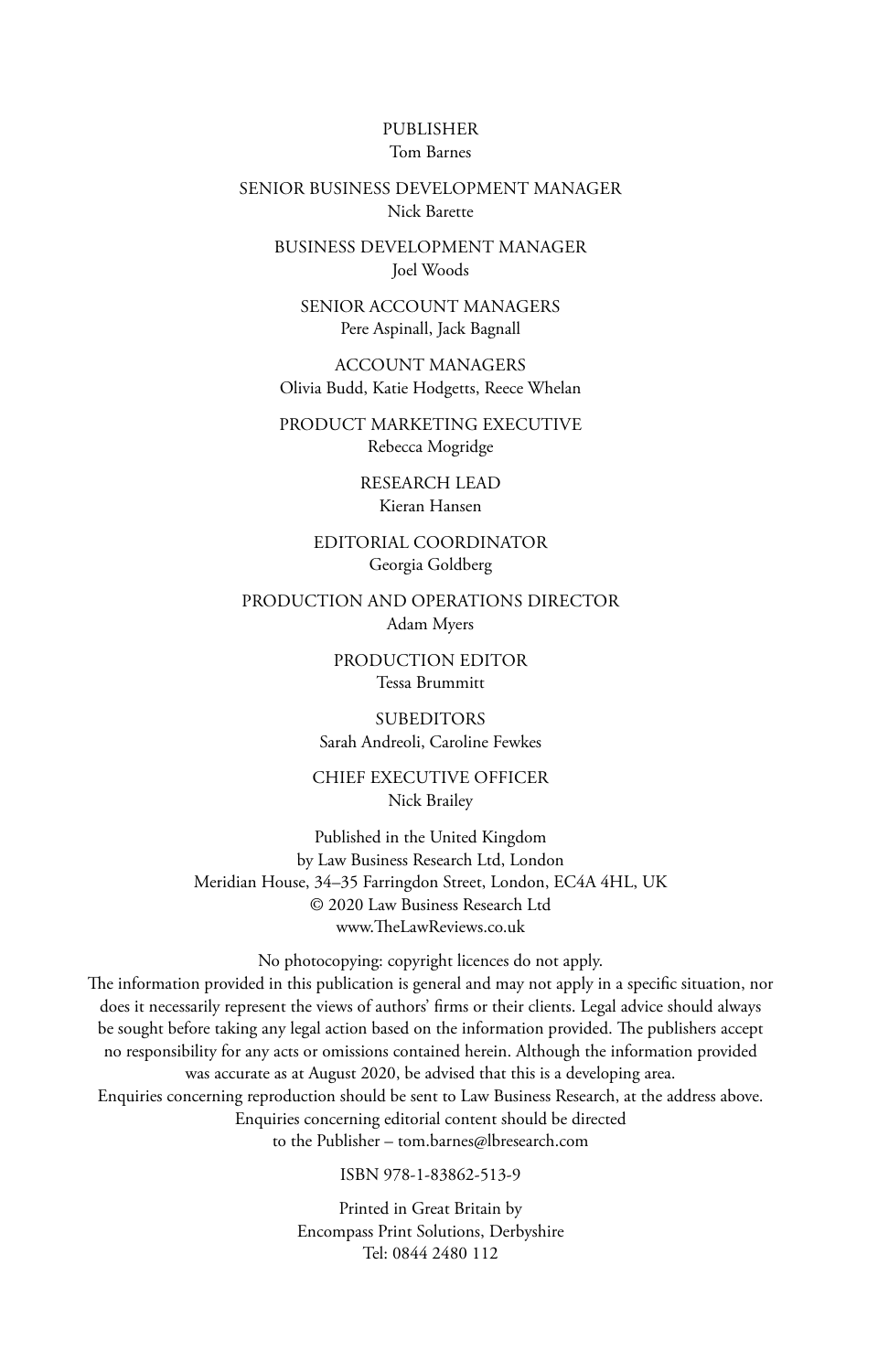# ACKNOWLEDGEMENTS

The publisher acknowledges and thanks the following for their assistance throughout the preparation of this book:

AMERELLER

ANDERSON MORI & TOMOTSUNE

ARTHUR COX

BECH-BRUUN

BRANDL & TALOS RECHTSANWÄLTE GMBH

CLIFFORD CHANCE LLP

**DENTONS** 

GERNANDT & DANIELSSON ADVOKATBYRÅ

GTG ADVOCATES

**HARNEYS** 

HENGELER MUELLER PARTNERSCHAFT VON RECHTSANWÄLTEN MBB

KIM & CHANG

KRAMER LEVIN NAFTALIS & FRANKEL LLP

MARVAL, O'FARRELL & MAIRAL

MVR LEGAL BV

NISHITH DESAI ASSOCIATES

PINHEIRO NETO ADVOGADOS

RUSSELL MCVEAGH

SCHELLENBERG WITTMER LTD

SCHILTZ & SCHILTZ SA

SCHJØDT

SIDLEY AUSTIN LLP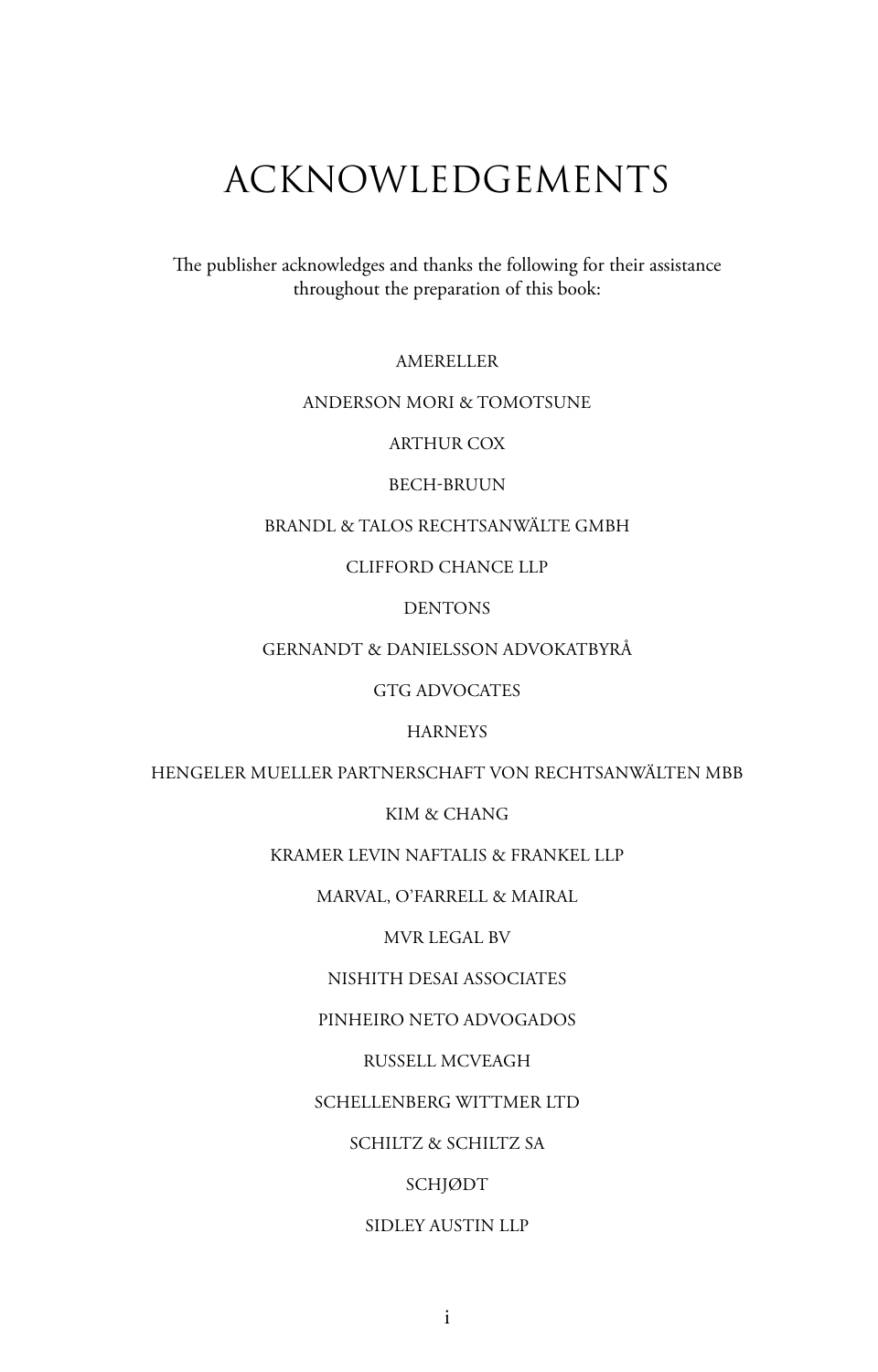STIKEMAN ELLIOTT LLP TFH RUSSIA LLC URÍA MENÉNDEZ WEBB HENDERSON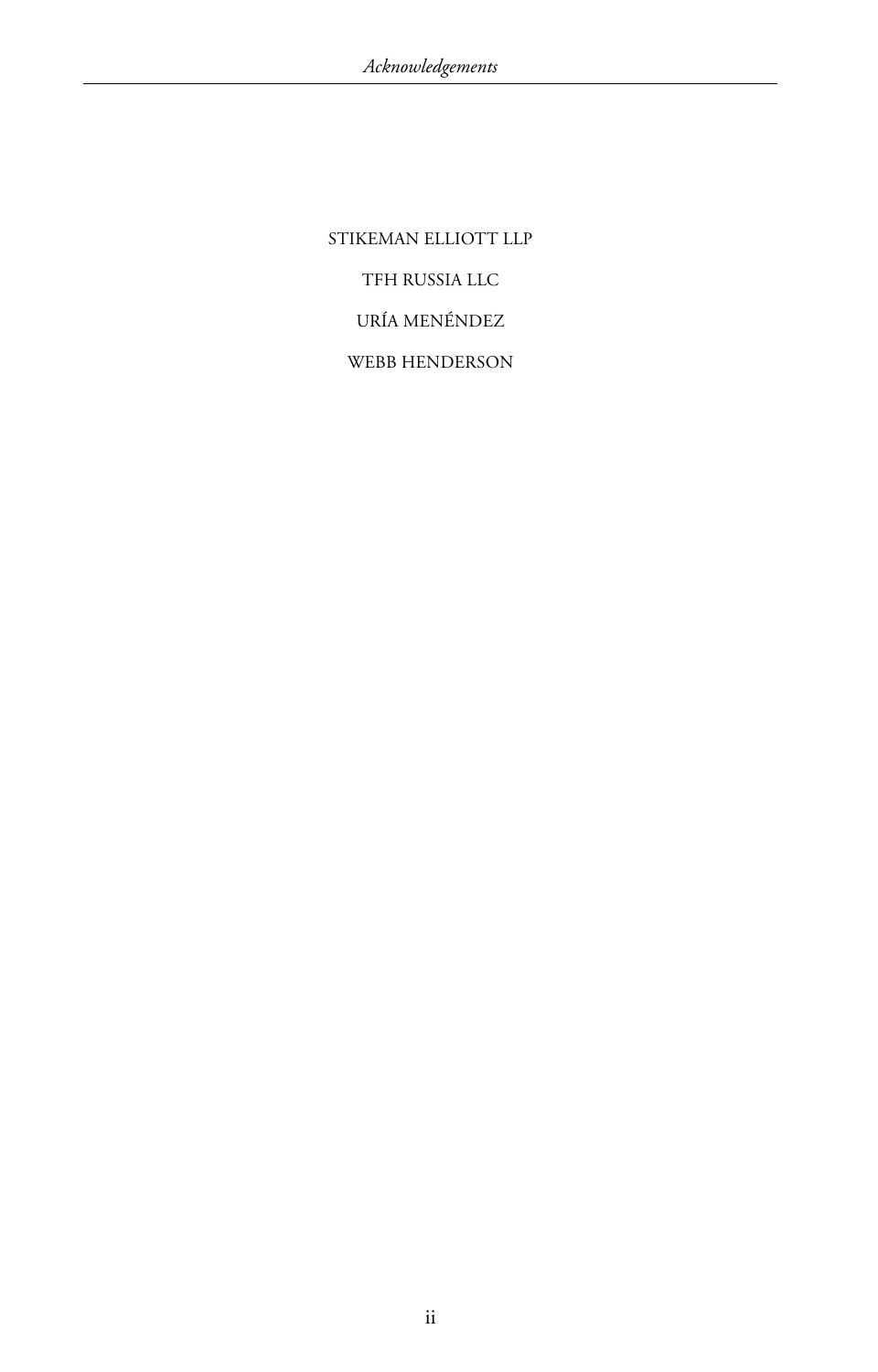# CONTENTS

|           | Michael S Sackheim and Nathan A Howell                                            |  |
|-----------|-----------------------------------------------------------------------------------|--|
| Chapter 1 |                                                                                   |  |
|           | Juan M Diehl Moreno                                                               |  |
| Chapter 2 |                                                                                   |  |
|           | Ara Margossian, Ritam Mitra and Irene Halforty                                    |  |
| Chapter 3 |                                                                                   |  |
|           | Nicholas Aquilina, Raphael Toman and Florian Braunauer                            |  |
| Chapter 4 |                                                                                   |  |
|           | Ulvia Zeynalova-Bockin                                                            |  |
| Chapter 5 |                                                                                   |  |
|           | Michiel Van Roey and Louis Bidaine                                                |  |
| Chapter 6 |                                                                                   |  |
|           | Fernando Mirandez Del Nero Gomes, Tiago Moreira Vieira Rocha,                     |  |
|           | Alessandra Carolina Rossi Martins and Bruno Lorette Corrêa                        |  |
| Chapter 7 |                                                                                   |  |
|           | Alix d'Anglejan-Chatillon, Ramandeep K Grewal, Éric Lévesque and Christian Vieira |  |
| Chapter 8 |                                                                                   |  |
|           | Daniella Skotnicki and Marc Piano                                                 |  |
| Chapter 9 |                                                                                   |  |
|           | David Moalem and Kristoffer Probst Larsen                                         |  |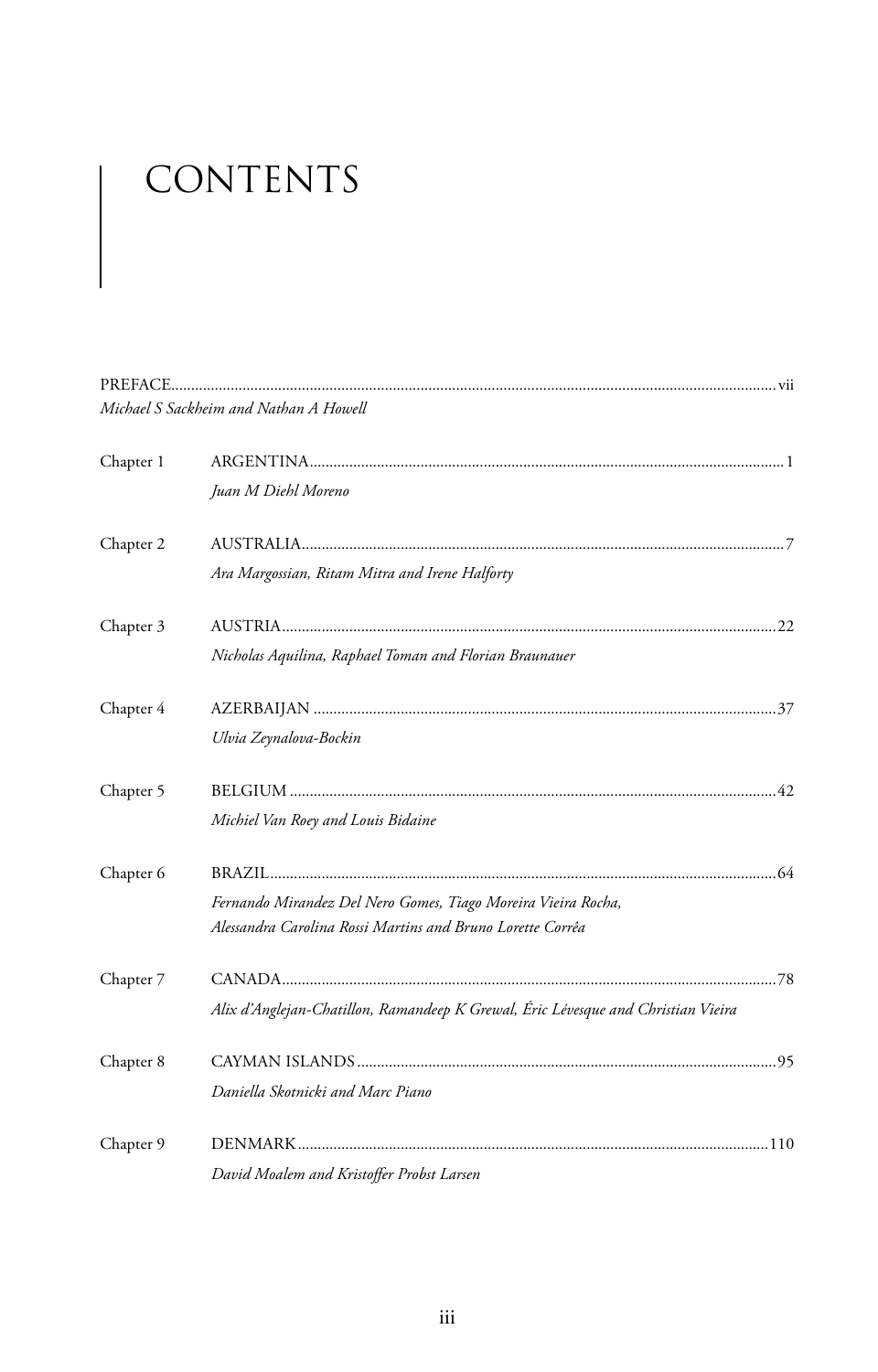| Chapter 10 |                                                                   |  |
|------------|-------------------------------------------------------------------|--|
|            | Hubert de Vauplane and Victor Charpiat                            |  |
| Chapter 11 |                                                                   |  |
|            | Matthias Berberich, Tobias Wohlfarth and Gerrit Tönningsen        |  |
| Chapter 12 |                                                                   |  |
|            | Vaibhav Parikh and Jaideep Reddy                                  |  |
| Chapter 13 |                                                                   |  |
|            | Maura McLaughlin, Pearse Ryan, Caroline Devlin and Declan McBride |  |
| Chapter 14 |                                                                   |  |
|            | Ken Kawai, Takeshi Nagase and Huan Lee Tan                        |  |
| Chapter 15 |                                                                   |  |
|            | Jean-Louis Schiltz and Nadia Manzari                              |  |
| Chapter 16 |                                                                   |  |
|            | Ian Gauci, Cherise Abela Grech, Terence Cassar and Bernice Saliba |  |
| Chapter 17 |                                                                   |  |
|            | Deemple Budhia and Tom Hunt                                       |  |
| Chapter 18 |                                                                   |  |
|            | Klaus Henrik Wiese-Hansen and Vegard André Fiskerstrand           |  |
| Chapter 19 |                                                                   |  |
|            | Tatiana Sangadzhieva and Maxim Pervunin                           |  |
| Chapter 20 |                                                                   |  |
|            | Han Ming Ho and Josephine Law                                     |  |
| Chapter 21 |                                                                   |  |
|            | Jung Min Lee, Joon Young Kim and Samuel Yim                       |  |
| Chapter 22 |                                                                   |  |
|            | Pilar Lluesma Rodrigo and Alberto Gil Soriano                     |  |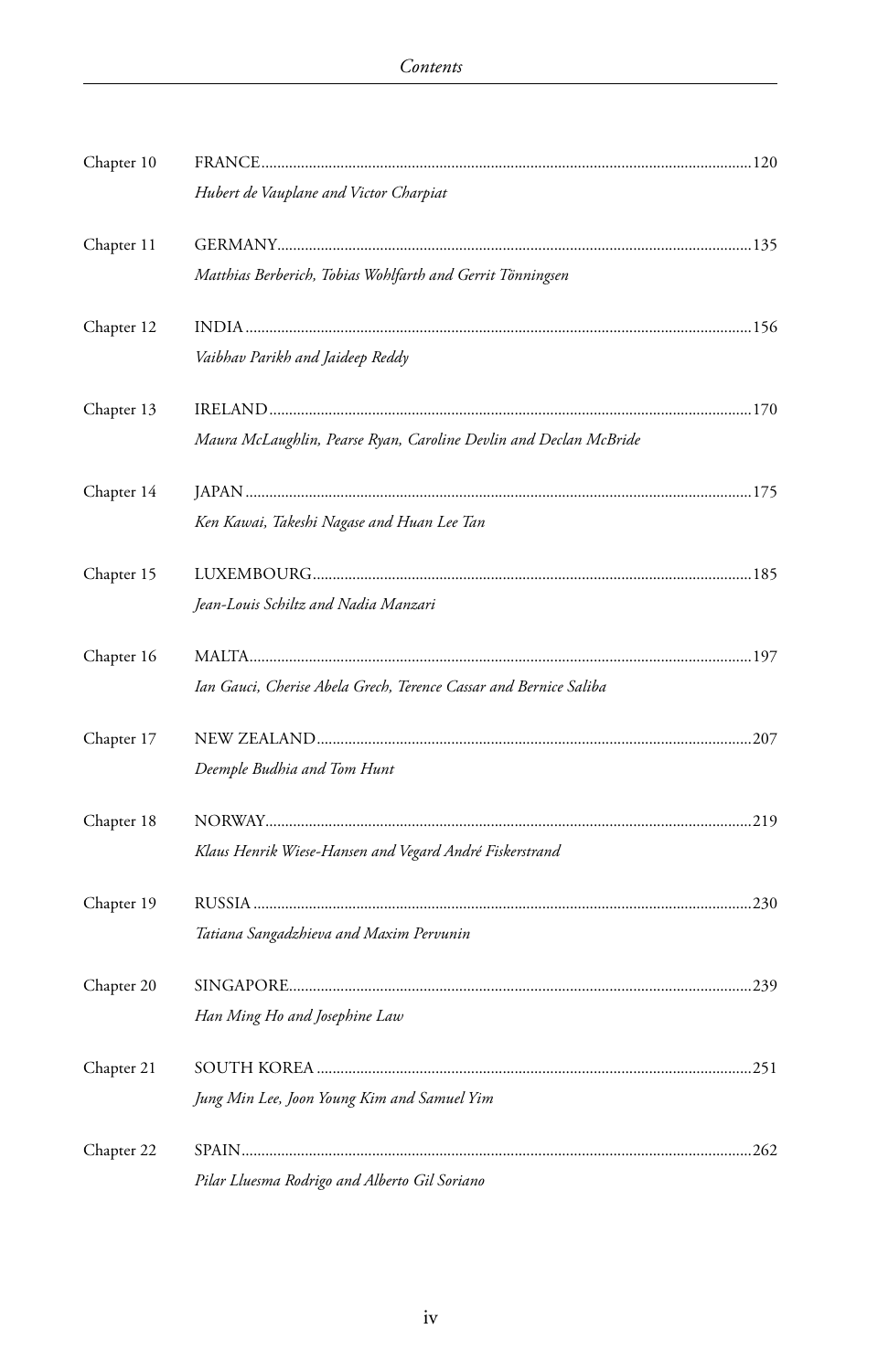| Chapter 23               |                                                  |      |
|--------------------------|--------------------------------------------------|------|
|                          | Niclas Rockborn                                  |      |
| Chapter 24               | Olivier Favre, Tarek Houdrouge and Fabio Elsener | .282 |
| Chapter 25               |                                                  |      |
|                          | Silke Noa Elrifai and Christopher Gunson         |      |
| Chapter 26               | Laura Douglas                                    |      |
| Chapter 27               |                                                  |      |
|                          | Sidley Austin LLP                                |      |
| Appendix 1<br>Appendix 2 |                                                  |      |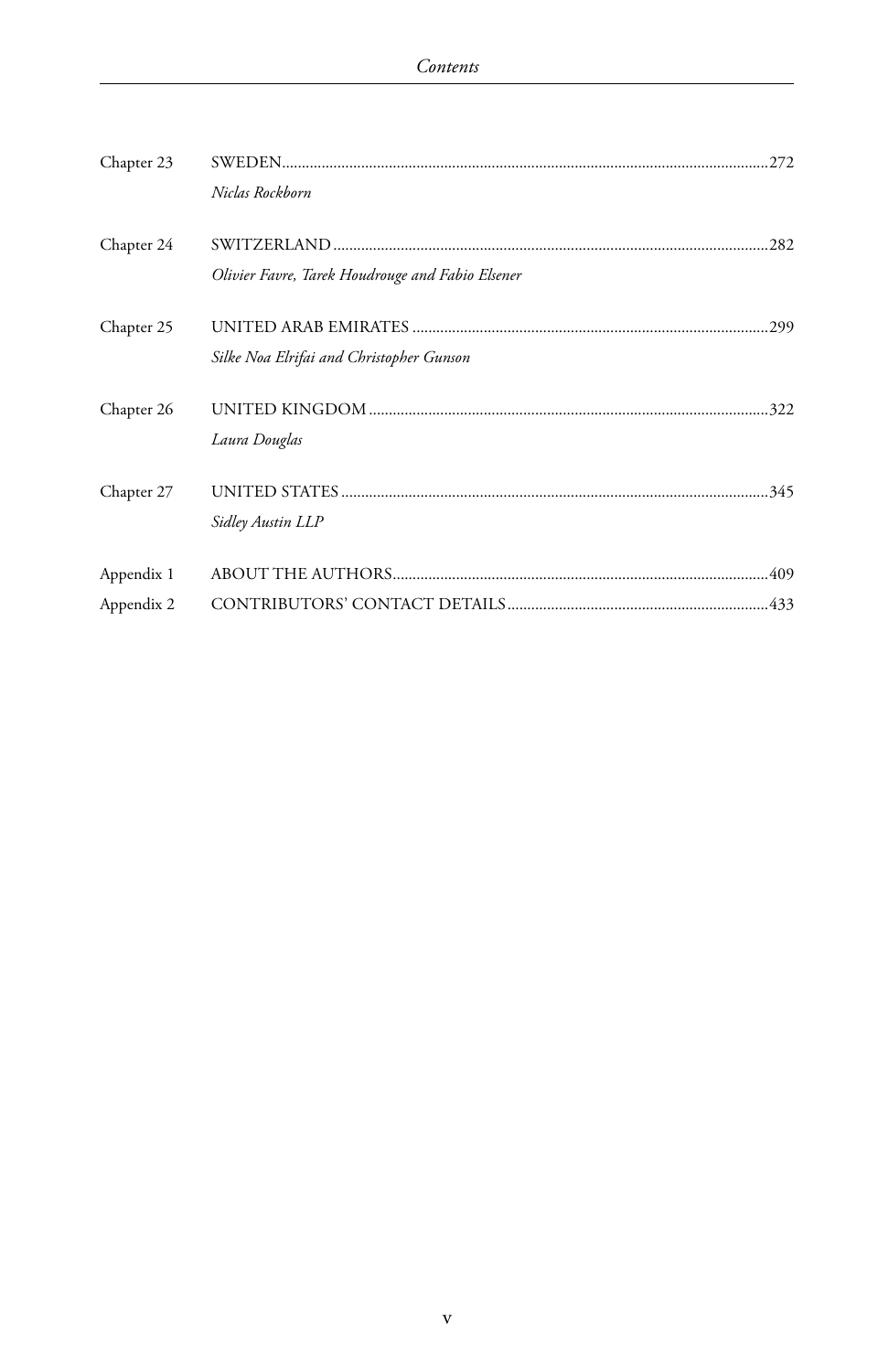## PREFACE

We are pleased to introduce the third edition of *The Virtual Currency Regulation Review*  (the *Review*). The increased acceptance and use of virtual currencies by businesses and the exponential growth of investment opportunities for speculators marked late 2019 and early 2020. In 2019, it was reported that several of the largest global banks were developing a digital cash equivalent of central bank-backed currencies that would be operated via blockchain technology, and that Facebook was developing its own virtual currency pegged to the US dollar – Libra – to be used to make payments by people without bank accounts and for currency conversions. In 2019, the US House of Representatives' Committee on Financial Services held a hearing on the potential impact of Libra in which one witness testified that Libra posed a fundamental threat to the ability of sovereign nations to maintain distinct monetary policies and respond to currency crises.

The *Review* is a country-by-country analysis of developing regulatory initiatives aimed at fostering innovation, while at the same time protecting the public and mitigating systemic risk concerning trading and transacting in virtual currencies. In February 2020, the International Organizations of Securities Commissions (IOSCO) published a final report titled 'Issues, Risks and Regulatory Considerations Relating to Crypto-Asset Trading Platforms'. The final report describes issues and risks identified to date that are associated with the trading of cryptoassets on cryptoasset trading platforms (CTPs). In relation to the issues and risks identified, the report describes key considerations and provides related toolkits that are useful for each consideration. The key considerations relate to: (1) access to CTPs; (2) safeguarding participant assets; (3) conflicts of interest; (4) operations of CTPs; (5) market integrity; (6) price discovery; and (7) technology. IOSCO advised that these seven key considerations (and the related toolkits described in the report) represent specific areas that IOSCO believes jurisdictions could consider in the context of the regulation of CTPs.

Fortunes have been made and lost in the trading of virtual currencies since Satoshi Nakamoto published a white paper in 2008 describing what he referred to as a system for peer-to-peer payments, using a public decentralised ledger known as a blockchain and cryptography as a source of trust to verify transactions. That paper, released in the dark days of a growing global financial market crisis, laid the foundations for Bitcoin, which would become operational in early 2009. Satoshi has never been identified, but his white paper represented a watershed moment in the evolution of virtual currency. Bitcoin was an obscure asset in 2009, but it is far from obscure today, and there are now many other virtual currencies and related assets. In 2013, a new type of blockchain that came to be known as Ethereum was proposed. Ethereum's native virtual currency, Ether, went live in 2015 and opened up a new phase in the evolution of virtual currency. Ethereum provided a broader platform, or protocol, for the development of all sorts of other virtual currencies and related assets.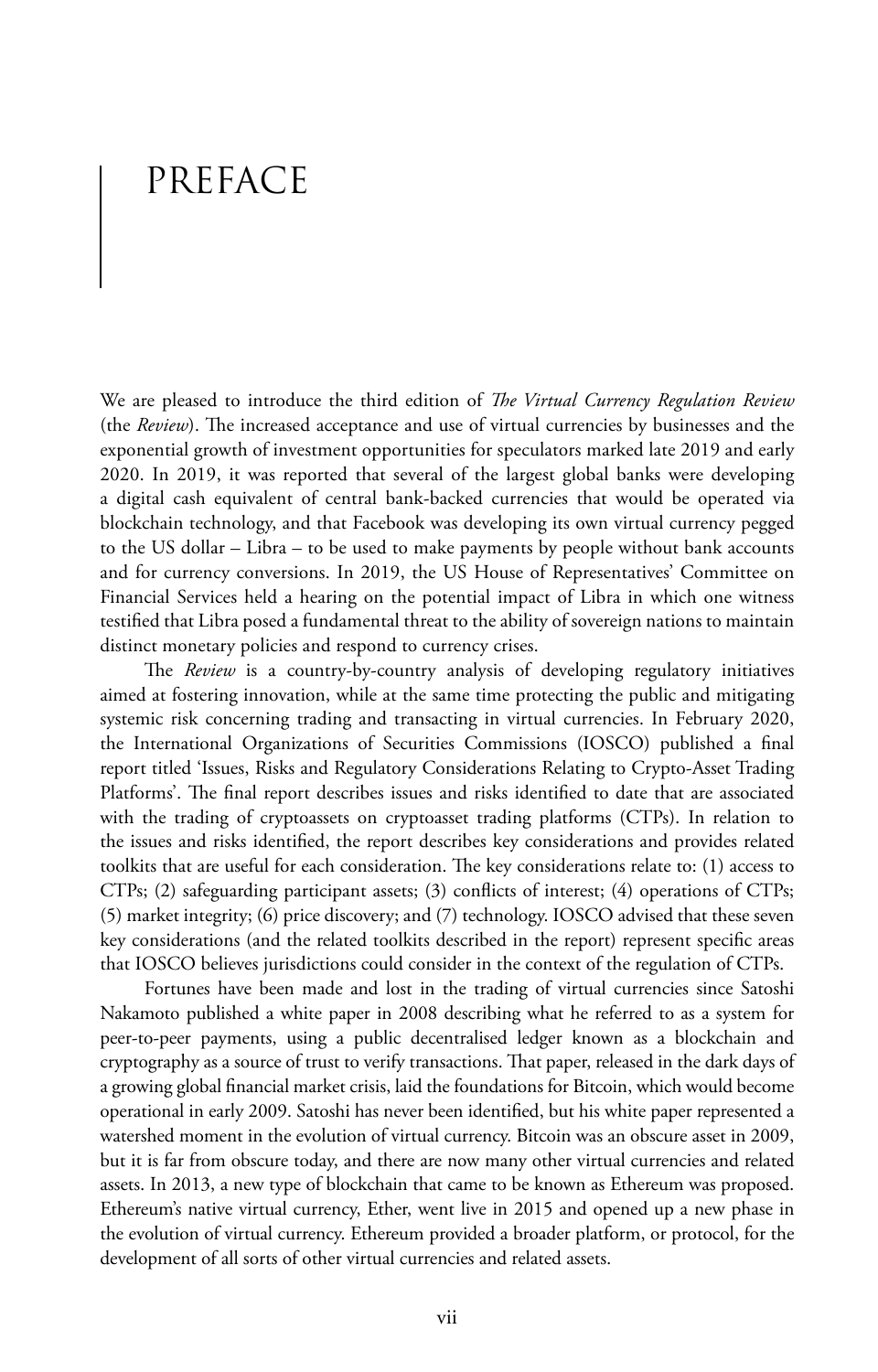In 2020, the global outbreak of the novel coronavirus (or covid-19) impacted virtually every person on the planet and had severe and sudden effects on every major economy. At the time of writing, the pandemic is ongoing and, while some locations are pushing past their respective 'peaks' of infection, cities that are central to the global financial markets, such as New York City, remain under strict lockdown orders, with many workers in the financial services sector working remotely. It is unclear when these cities will return to a version of 'normal'. In the midst of all this chaos, there is a natural experiment under way in the cryptocurrency markets. We are perhaps learning what happens when our governments are strained and their competence is questioned. Since mid-March 2020, when the pandemic hit the United States in earnest (it had already been raging in China, Italy, Iran, etc.), the price of Bitcoin has gone up in essentially a straight line – from approximately US\$5,000 to almost US\$10,000 as at mid-May. Now, to be fair, this follows a significant price decline preceding March, but it is at least interesting to observe that the most widely held cryptocurrency is weathering a significant economic storm with apparent ease.

When we first launched the *Review* three years ago, we were optimistic but sceptical about whether virtual currencies would be widely and consistently in commercial use. However, the virtual currency revolution has come a long way and has endured a sufficient number of events that could or should have been fatal for the asset class. Our confidence in the long-term viability of virtual currency has only increased over the previous year. Virtual currencies and the blockchain and other distributed ledger technology on which they are based are groundbreaking, and are being deployed right now in many markets and for many purposes. As lawyers, we must now endeavour to understand what that means for our clients.

Virtual currencies are borderless: they exist on global and interconnected computer systems. They are generally decentralised, meaning that the records relating to a virtual currency and transactions therein may be maintained in a number of separate jurisdictions simultaneously. The borderless nature of this technology was the core inspiration for the *Review*. As practitioners, we cannot afford to focus solely on our own jurisdictional silos. For example, a US banking lawyer advising clients on matters related to virtual currency must not only have a working understanding of US securities and derivatives regulation; he or she must also have a broad view of the regulatory treatment of virtual currency in other major commercial jurisdictions.

Global regulators have taken a range of approaches to responding to virtual currencies. Some regulators have attempted to stamp out the use of virtual currencies out of a fear that virtual currencies such as Bitcoin allow capital to flow freely and without the usual checks that are designed to prevent money laundering and the illicit use of funds. Others have attempted to write specific laws and regulations tailored to virtual currencies. Still others – the United States included – have attempted to apply legacy regulatory structures to virtual currencies. Those regulatory structures attempt what is essentially 'regulation by analogy'. In some countries, a virtual currency, which is not a fiat currency, may be regulated in the same manner as money; in other countries, virtual currency may be regulated similarly to securities or commodities. We make one general observation at the outset: there is no consistency across jurisdictions in their approach to regulating virtual currencies. Perhaps the efforts of IOSCO will help to change that going forward, but there is currently no widely accepted global regulatory standard. That is what makes a publication such as the *Review* both so interesting and so challenging.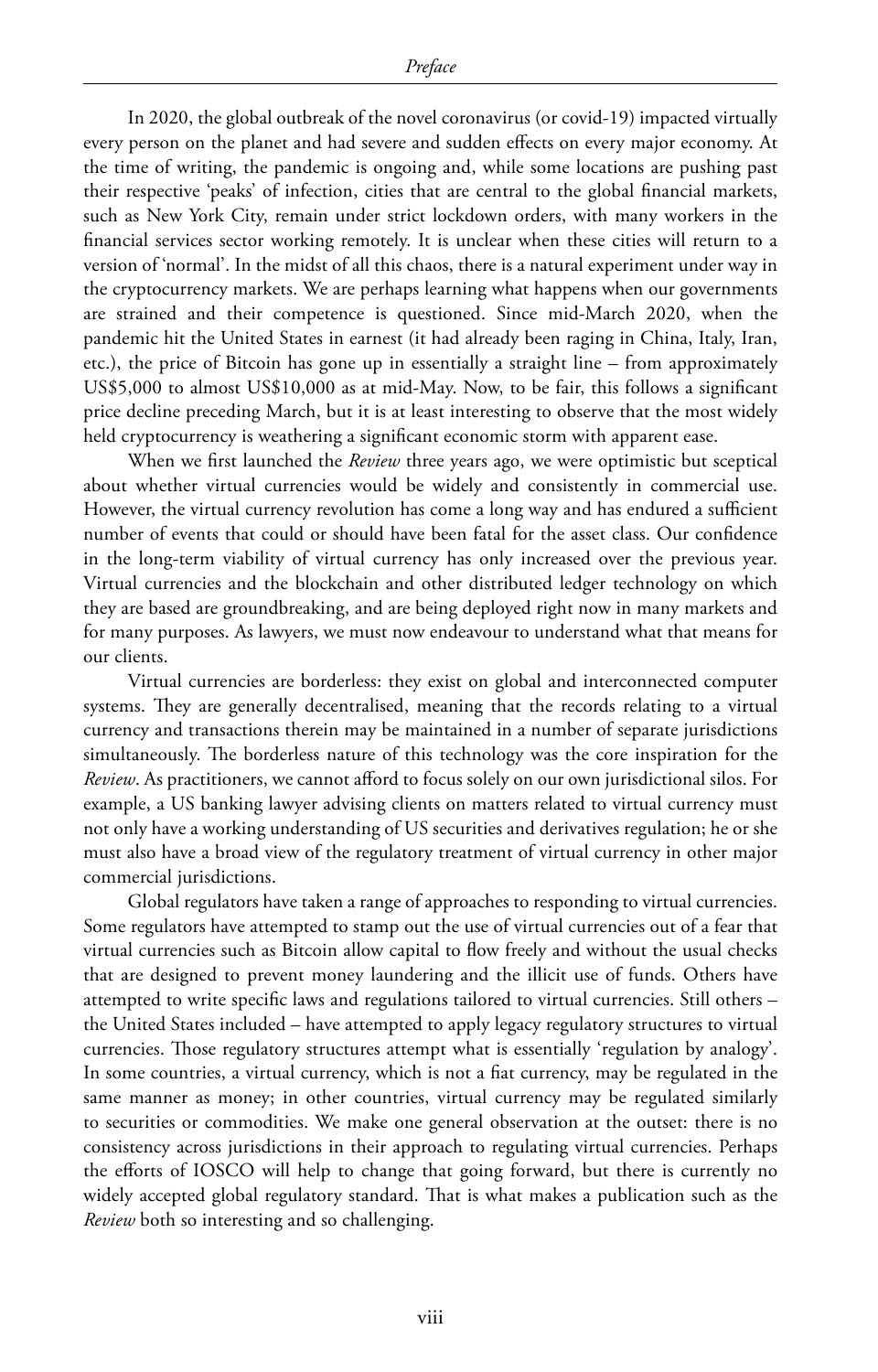The lack of global standards has led to a great deal of regulatory arbitrage, as virtual currency innovators shop for jurisdictions with optimally calibrated regulatory structures that provide an acceptable amount of legal certainty and virtual currency scofflaws shop for jurisdictions with regulatory structures that provide no meaningful regulation. While some market participants are interested in finding the jurisdiction with the lightest touch (or no touch), most legitimate actors are not attempting to flee from regulation entirely. They appreciate that regulation is necessary to allow virtual currencies to achieve their potential, but they do need regulatory systems with an appropriate balance and a high degree of clarity. The technology underlying virtual currencies is complex enough without adding layers of regulatory complexity into the mix.

It is perhaps ironic that the principal source of strength of virtual currencies – decentralisation – is the same characteristic that the regulators themselves seem to be displaying. There is no central authority over virtual currencies, either within or across jurisdictions, and each regulator takes an approach that seems appropriate to that regulator based on its own narrow view of the markets and legacy regulations. Again, we are hopeful that IOSCO's efforts will help to encourage the emergence of optimal regulatory structures over time. Ultimately, the borderless nature of these markets allows market participants to 'vote with their feet', and they will gravitate towards jurisdictions that achieve the right regulatory balance of encouraging innovation and protecting the public and the financial system. It is much easier to do this in a primarily electronic and computerised business than it would be in a brick-and-mortar business. Computer servers are relatively easy to relocate; factories and workers are less so.

The third edition of the *Review* provides a practical analysis of recent legal and regulatory changes and developments, and of their effects, and looks forward to expected trends in the area of virtual currencies on a country-by-country basis. It is not intended to be an exhaustive guide to the regulation of virtual currencies globally or in any of the included jurisdictions. Instead, for each jurisdiction, the authors have endeavoured to provide a sufficient overview for the reader to understand the current legal and regulatory environment at a high level.

Virtual currency is the broad term that is used in the *Review* to refer to Bitcoin, Ether, Tethers and other stablecoins, cryptocurrencies, altcoins, ERC20 tokens, digital, virtual and crypto assets, and other digital and virtual tokens and coins, including coins issued in initial coin offerings. We recognise that in many instances the term 'virtual currency' will not be appropriate, and other related terms are used throughout as needed. In the law, the words we use matter a great deal, so, where necessary, the authors of each chapter provide clarity around the terminology used in their jurisdiction and the legal meaning given to that terminology.

Based on feedback on the first and second editions of the *Review* from members of the legal community throughout the world, we are confident that attorneys will find the updated third edition to be an excellent resource in their own practices. We are still in the early days of the virtual currency revolution, but it does not appear to be a passing fad. The many lawyers involved in this treatise have endeavoured to provide as much useful information as practicable concerning the global regulation of virtual currencies.

The editors would like to extend special thanks to Ivet Bell (New York) and Dan Applebaum (Chicago), both Sidley Austin LLP associates, for their invaluable assistance in organising and editing the third edition of the *Review*, and particularly the United States chapter. The assembly of this third edition is made all the more remarkable by the fact that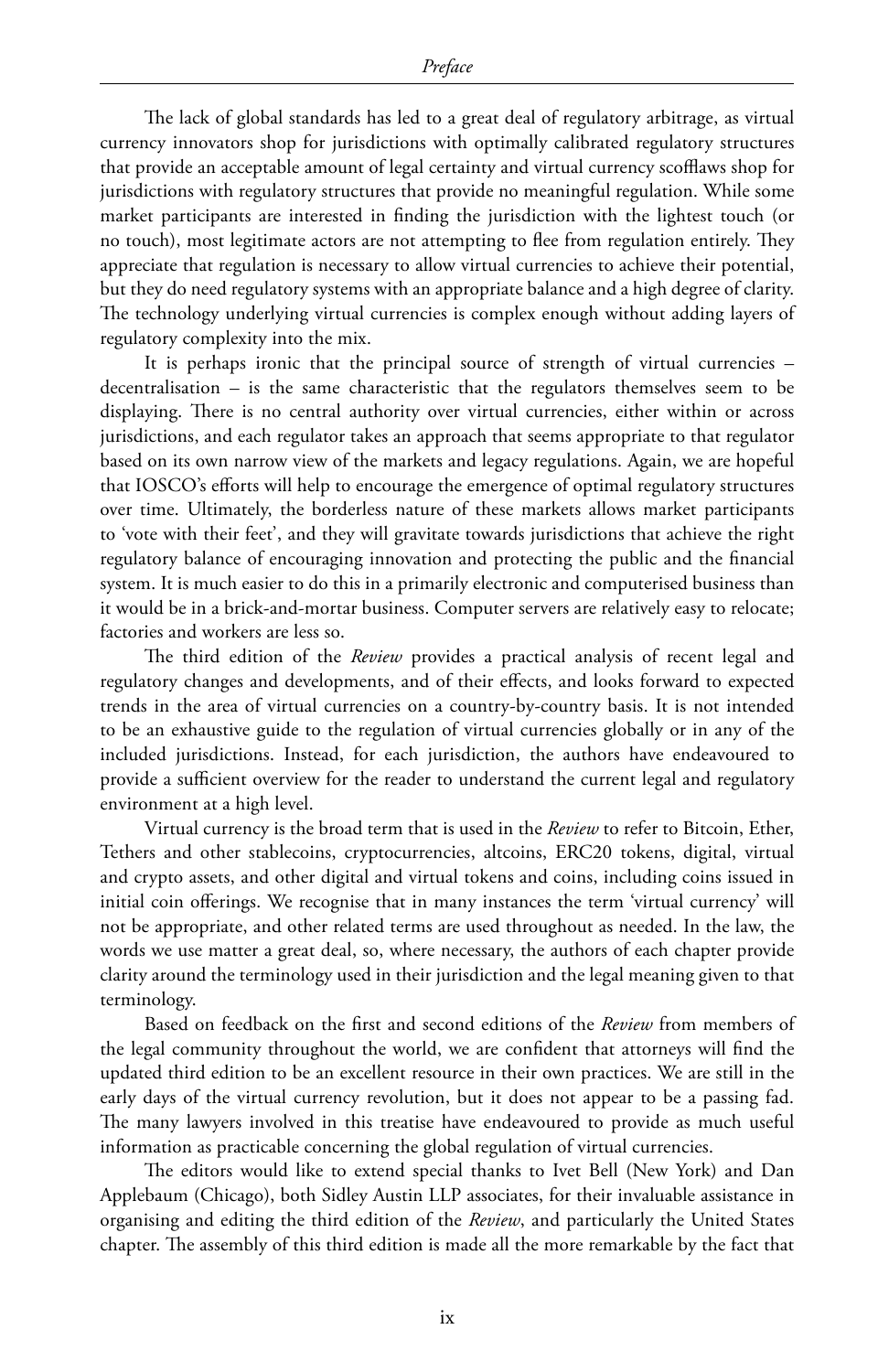many of the authors and contributors are working from home, with dogs barking in the background and children at their feet. Special thanks go out to all those dogs and children for being as tolerant as possible as we try to conduct the work of busy lawyers and also produce this *Review*.

#### **Michael S Sackheim and Nathan A Howell**

Sidley Austin LLP New York and Chicago August 2020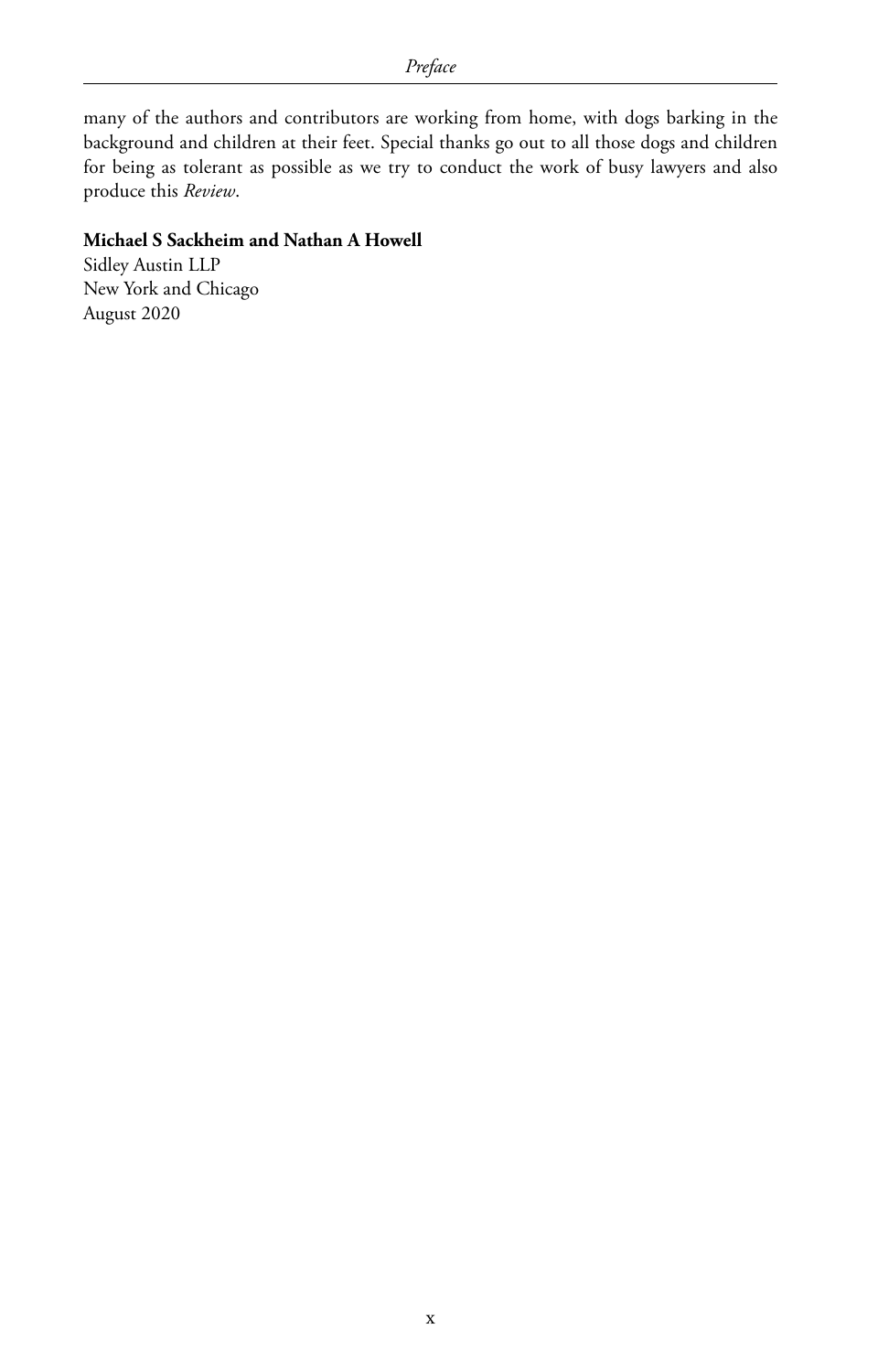### SPAIN

*Pilar Lluesma Rodrigo and Alberto Gil Soriano*<sup>1</sup>

#### **I INTRODUCTION TO THE LEGAL AND REGULATORY FRAMEWORK**

In Spain, there is no legislation specific to virtual currencies, except for a preliminary draft law launched in February 2020 implementing the Fifth Anti-Money Laundering Directive (see Section IV) and a piece of draft legislation, approved by the government in February 2020, which indirectly relates to virtual currencies, which will be debated in the Spanish parliament in the coming months. The draft legislation includes measures for the digital transformation of the financial system, including the legal framework for a regulatory sandbox.2

In 2018 the Spanish securities regulator (CNMV) and the Bank of Spain issued joint advice on the risks associated with purchasing virtual currencies or investing in products tied to them,<sup>3</sup> and the CNMV has issued two other documents setting out its opinion and position on several matters related to virtual currencies. However, only the CNMV has issued a statement to clarify that it has not authorised any prospectus, nor has it exercised any authorisation for, or power to verify, any transaction in connection with cryptocurrencies.4

The Spanish tax authorities have also issued several binding rulings on the tax aspects of activities involving virtual currencies.

#### **II SECURITIES AND INVESTMENT LAWS**

#### **i Classification and commercialisation of virtual currencies**

The CNMV has unofficially stated that virtual currencies per se should not be considered as securities. However, following reports from the European Securities and Markets Authority and the European Banking Authority (EBA) (both published in January 2019), cryptoassets can be classified into four categories: (1) currency tokens (cryptocurrencies with no rights or investment purposes); (2) security tokens, which usually provide property rights, interest rights or dividends attached to a business; (3) utility tokens, which facilitate access to a product or a service, but do not serve as a payment method for other products or services; and (4) hybrids, which can fall under more than one of the first three categories.

<sup>1</sup> Pilar Lluesma Rodrigo is counsel and Alberto Gil Soriano is a managing associate at Uría Menéndez. The authors would like to thank Alberto Gómez Fraga and Arianna Vazquez Fernández for their collaboration on this chapter.

<sup>2</sup> http://www.congreso.es/public\_oficiales/L14/CONG/BOCG/A/BOCG-14-A-3-1.PDF.

<sup>3</sup> https://www.bde.es/f/webbde/GAP/Secciones/SalaPrensa/NotasInformativas/18/presbe2018\_07en.pdf.

<sup>4</sup> https://www.cnmv.es/portal/verDoc.axd?t={76316281-6a21-42a5-b742-085dca1d9c7f}.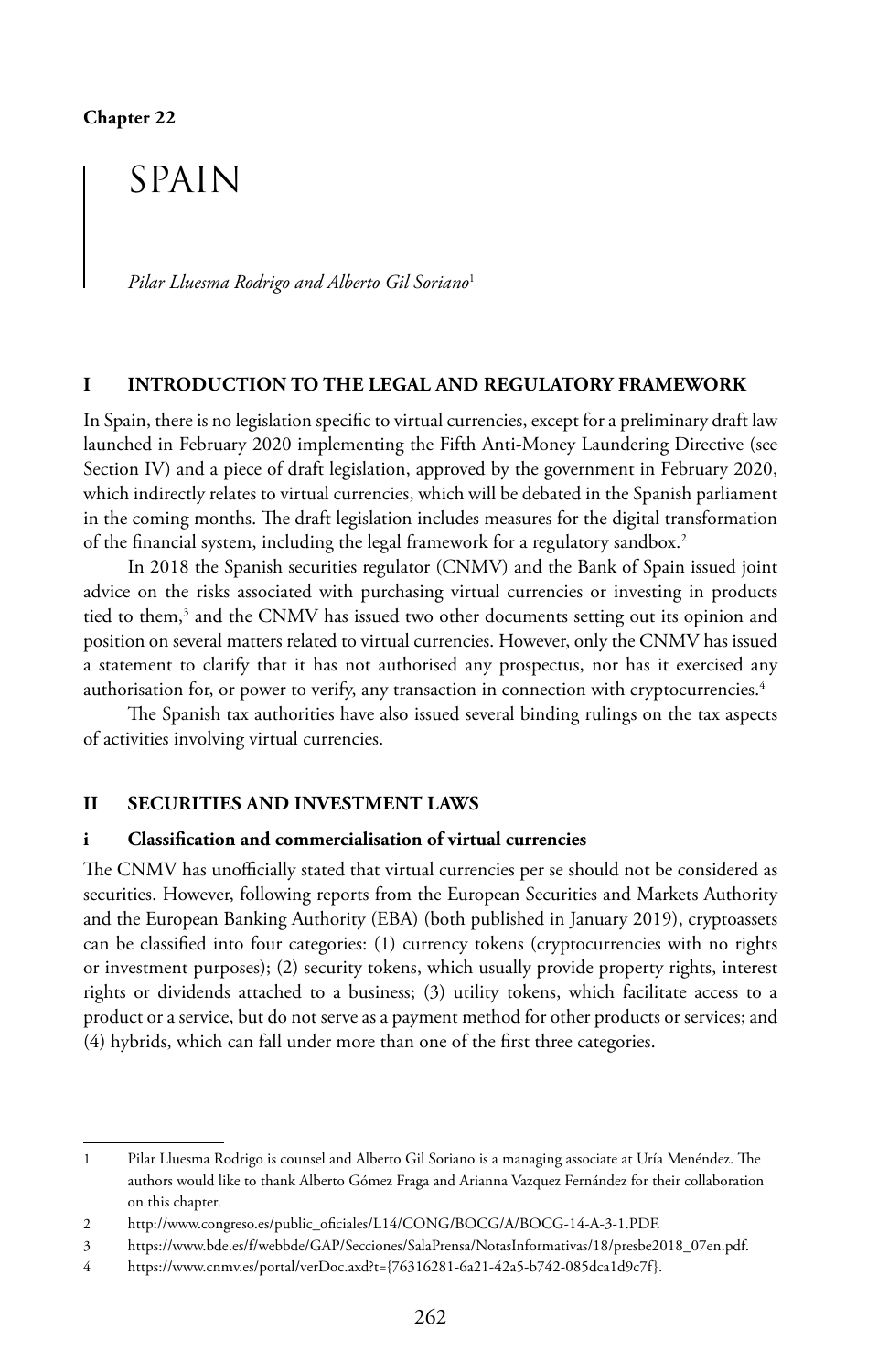Without prejudice to the above, the CNMV has acknowledged that the offering and commercialisation of virtual currencies can have investment law implications as follows.5

#### *Direct marketing*

Where virtual currencies are acquired through platforms operating on the internet (exchanges) and through cryptocurrency automatic teller machines (ATMs), the CNMV considers that investors do not actually directly own the virtual currencies, and instead only have rights in relation to an unsupervised exchange or intermediary. As a consequence, purchasers are exposed to the risk of an intermediary becoming insolvent or not complying with basic rules on proper record-keeping, diligent custody and recording of assets, and the correct management of conflicts of interest.

#### *Contracts for differences*

Entities offering these products should be authorised by the CNMV to provide investment services and meet all reporting obligations and other applicable rules of conduct.

#### *Futures, options and other derivatives*

If these types of products have been authorised by a regulated supervisor, their active marketing under a public offering by market professionals to retail investors might require a prospectus approved by the CNMV or another EU authority under the passporting arrangements.

#### *Specific investment funds and other collective investment vehicles that invest in virtual currencies*

These types of vehicles and investment funds should be approved or registered by the CNMV. The CNMV6 has acknowledged that, in accordance with Article 2.1 of Law 22/2014, a closed-ended collective investment scheme can invest directly in virtual currencies, but it has to be registered with the CNMV. In this regard, the CNMV has pointed out that the divestment policies of its participants or partners must meet the following requirements: divestment must take place simultaneously with respect to all investors and participants; and investors and participants must be remunerated according to the articles of association or regulations for each class of shares or participations.

This type of fund cannot be marketed to retail investors.

#### *Acquiring structured bonds where the underlying asset is a virtual currency*

The marketing under a public offering regime of exchange-traded products and exchange-traded notes requires the approval of the supervisors of an explanatory prospectus that has also been subject to the relevant EU passporting procedure.

<sup>5</sup> See CNMV considerations on cryptocurrencies and ICOs addressed to market professionals, 8 February 2018.

<sup>6</sup> See Questions and Answers for FinTech companies on activities and services that may be within the CNMV's remit, last updated 12 March 2019.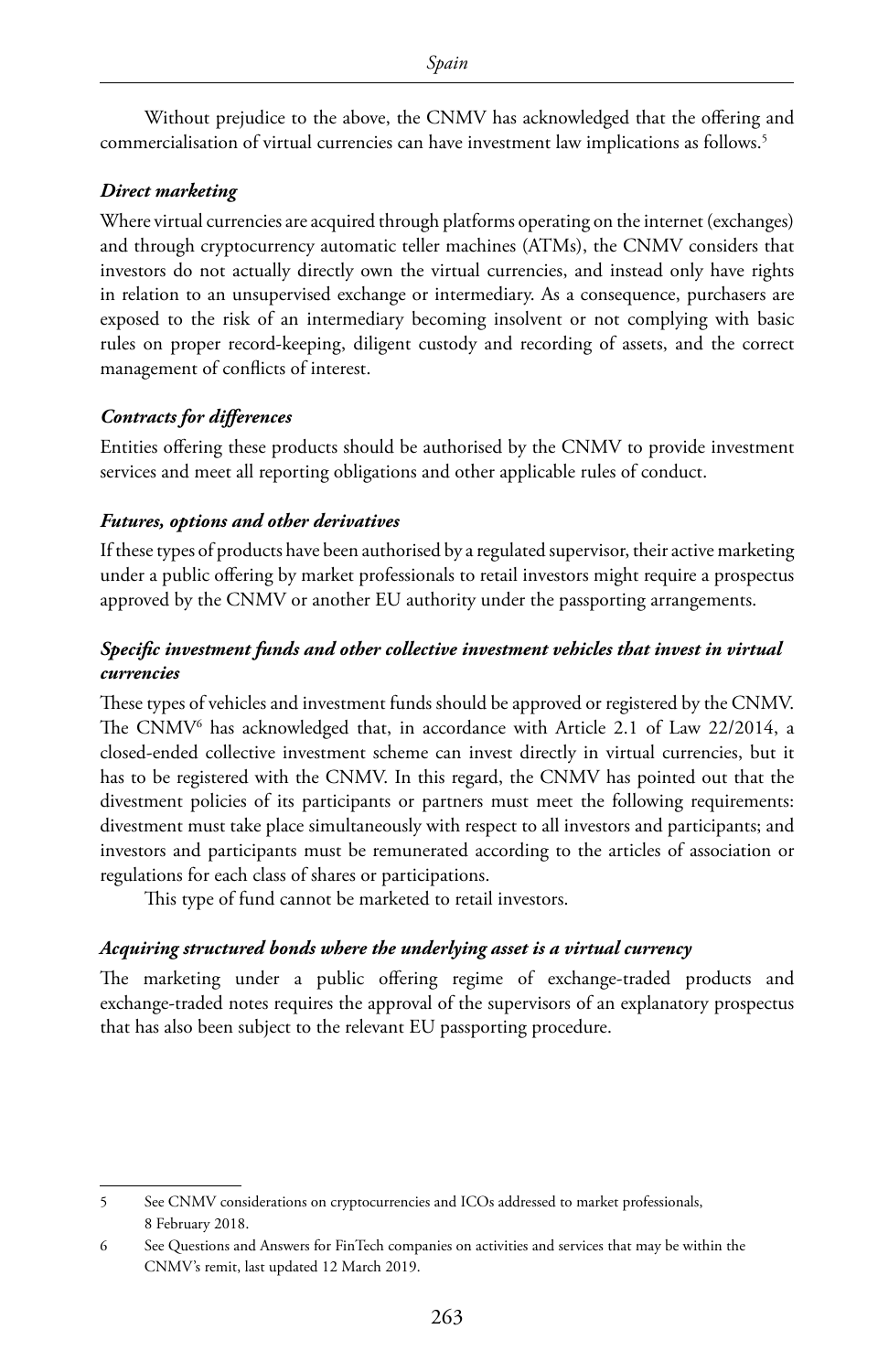#### **ii Initial coin offerings**

The  $\text{CMM}\nabla$  understands that transactions structured as initial coin offerings (ICOs) in many cases should be treated as issues or public offerings of transferable securities given the broad definition of transferable security under Spanish law.8

The CNMV sets out the following factors as being relevant in assessing whether transferable securities are being offered through an ICO:

- *a* tokens that assign rights or expectations of a share in the potential increase in value or profitability of businesses or projects or, in general, that they constitute or assign rights equivalent or similar to those of shares, bonds or other financial instruments governed by Spanish securities law; or
- *b* tokens that entitle access to services or to receive goods or products, that they are offered referring explicitly or implicitly to the expectation that the purchaser or investor will obtain a profit as a result of their increase in value or some form of remuneration associated with the instrument, or reference is made to its liquidity or tradability on equivalent or allegedly similar markets to regulated securities markets.

However, with regard to point (b) above, if it cannot be reasonably established that there is a correlation between the expectations of a profit or an increase of value and the evolution of the underlying business or project, then the token should not be considered a financial instrument.<sup>9</sup>

If ICOs qualify as financial instruments, then the regulation contained in, relating to or arising from the Markets in Financial Instruments Directive II, the Prospectus Directive and the Alternative Investment Fund Managers Directive should apply to them.

Even if an ICO does not qualify as a public offer (because it is either aimed at fewer than 150 investors, or involves a minimum investment of  $\text{\textsterling}100,000$  or a total amount of less than  $\epsilon$ 5 million), if the placement is made using whatsoever form of advertising (including websites in Spanish offering the tokens), an entity authorised to provide investment services should intervene in relation to its marketing.<sup>10</sup> The CNMV understands that this requirement is fulfilled if the entity authorised to provide investment services intervenes:

- *a* on the occasion of each individual subscription or acquisition of the securities or financial instruments as a placement agent, broker or adviser, subject to the rules applicable in each case; or
- *b* by validating and supervising the offer in general and, in particular, the information provided to investors, and the placement or marketing procedure used (without an authorised entity having to intervene on the occasion of each subscription or acquisition). With regard to the validation of information, the authorised entity must ensure that the information is clear, impartial and not misleading, and that it refers to the characteristics and risks of the securities issued, as well as the company's legal, economic and financial situation, in a sufficiently detailed manner to allow the investor

<sup>7</sup> See CNMV considerations on cryptocurrencies and ICOs addressed to market professionals, 8 February 2018.

<sup>8</sup> Article 2.1. of the Spanish Securities Law: 'Any patrimonial right, regardless of its name, which, because of its legal configuration and system of transfer, can be traded in a generalised and impersonal way on a financial market.'

<sup>9</sup> See CNMV Criteria in relation to ICO, 20 September 2018.

<sup>10</sup> Article 35.3 of the Spanish Securities Law.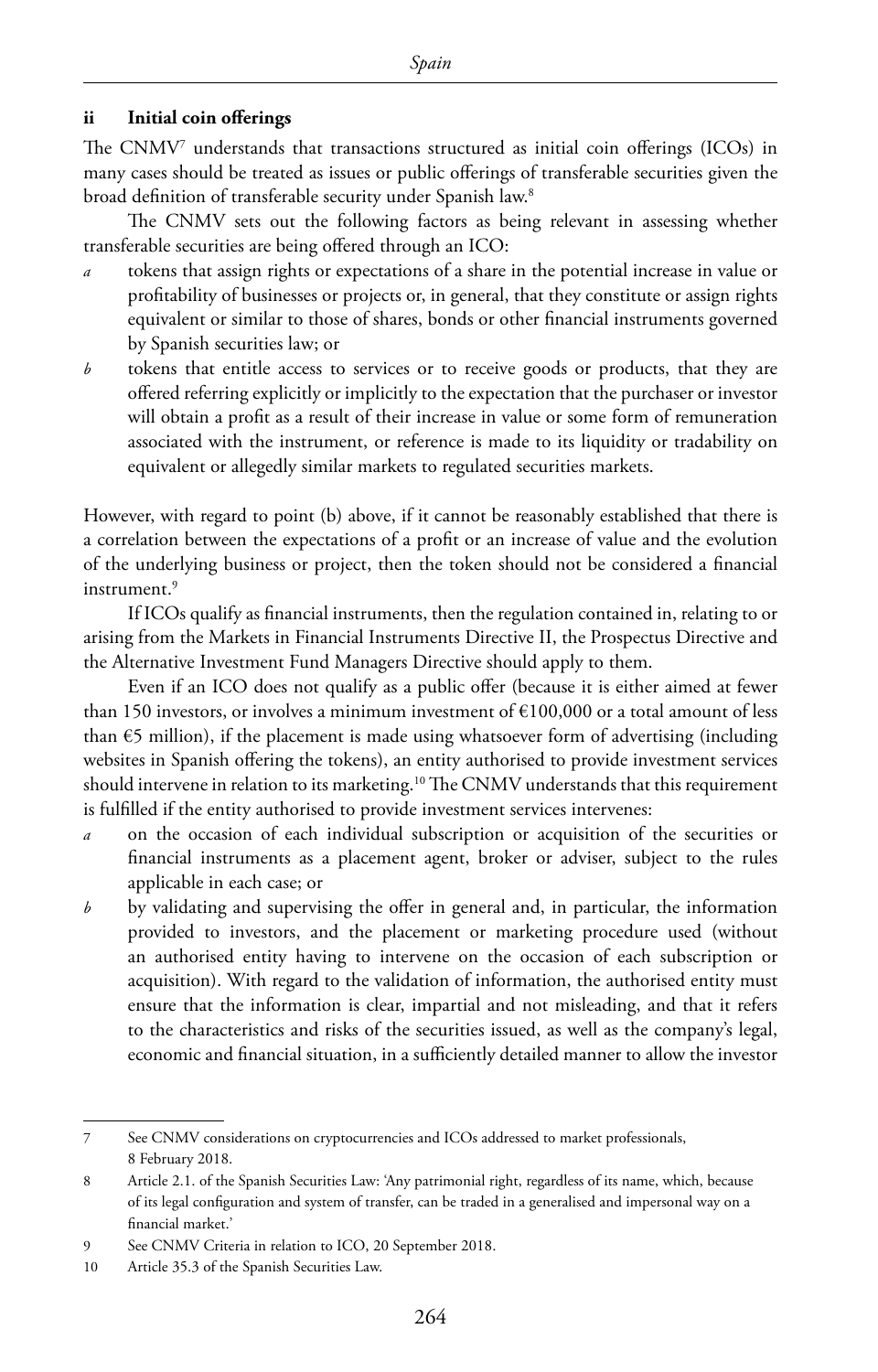to make a well-informed investment decision. Likewise, the information for investors shall include a warning on the novel nature of the registry technology and on the fact that the custody of the tokens is not carried out by an authorised entity.

To date, the CNMV has not authorised any ICOs, although it has analysed several potential ICO structures. The action of the CNMV in connection with those projects on the issue of tokens, which could be equivalent to transferable securities, has been limited to confirm that in the event of complying with the requirements set out in the Spanish legislation not be considered as a public offer, the transaction would not require the approval of a prospectus; nor would it be subject to verification or prior intervention by the CNMV, although the participation of an investment firm is necessary.

#### **III BANKING AND MONEY TRANSMISSION**

The Bank of Spain, the Spanish authority responsible for banking and money transfer matters, has not issued any statement or otherwise set out its position on virtual currencies other than in the joint warning issued with the CNMV mentioned in Section I.

According to the joint warning, and although they acknowledge that virtual currencies are occasionally presented as an alternative to legal tender, the Spanish authorities note that the former differ greatly from the latter in that their acceptance as a means of payment of a debt or other obligations is not mandatory, their circulation is very limited and their value fluctuates widely, meaning that they cannot be considered as a sound store of value or a stable unit of account.

In this regard, the advice of the EBA on cryptoassets of 9 January 2019 provides that a competent authority will consider a token to be electronic money if it: is electronically stored; has monetary value; represents a claim on the issuer; is issued on receipt of funds; is issued for the purpose of making payment transactions; and is accepted by persons other than the issuer.<sup>11</sup>

At present, no virtual currency, including Bitcoin, is recognised by Spanish law as a digital currency, electronic money or as a payment method. The main concern is consumer protection as an important part of the activities related to cryptocurrencies cannot be included within the scope of European regulations for financial services (EDM2 and PSD2) and, in the instances when some activities do fall within their scope, not all risks attached are adequately addressed and mitigated.

<sup>11</sup> https://eba.europa.eu/documents/10180/2545547/EBA+Report+on+crypto+assets.pdf.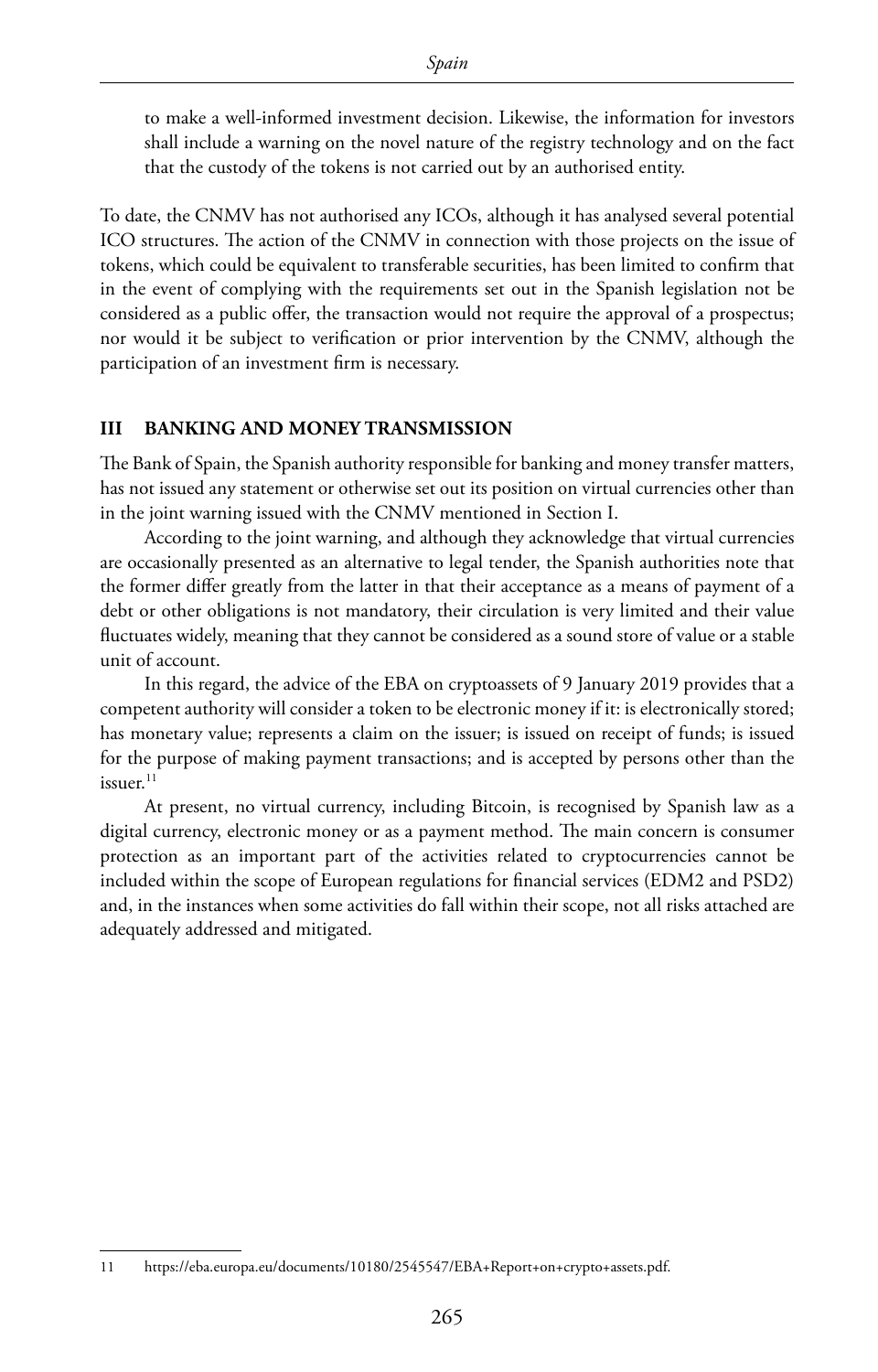#### **IV ANTI-MONEY LAUNDERING**

In addition to the warnings issued by the Bank of Spain and the CNMV on money laundering risks regarding virtual currencies themselves and the activities related to them, on 12 June 2020 the Spanish government launched a preliminary draft law<sup>12</sup> amending the current anti-money laundering (AML) legal framework and transposing some EU AML provisions, including the Fifth Anti-Money Laundering Directive.<sup>13</sup>

Thus, the new Article 1 of the current Law 10/2010 of 28 April on the prevention of money laundering and terrorist financing will include the following definitions:

- *a* virtual currency: a digital representation of value that is not issued or guaranteed by a central bank or a public authority, is not necessarily attached to a legally established currency and does not possess a legal status of currency or money, but is accepted by natural or legal persons as a means of exchange and that can be transferred, stored and traded electronically;
- *b* exchange between virtual currencies and fiat currencies: the purchase and sale of virtual currencies through the delivery or acceptance of euros or any foreign legal tender or electronic money accepted as medium of exchange in the country where it has been issued; and
- *c* custodian wallet provider: a legal or natural person that provides services to safeguard private cryptographic keys on behalf of its customers, to hold, store and transfer virtual currencies.

Likewise, the new Article 2(u), in turn, will consider providers engaged in exchange services between virtual currencies and between virtual currencies and fiat currencies and custodian wallet providers as obliged entities, including non-resident entities providing services through branches or agents, or providing services without a permanent establishment that provide similar services to those referred to above. The entities must be registered with the Executive Service of the Commission for the Prevention of Money Laundering and Monetary Offences (SEPBLAC), the Spanish competent authority on anti-money laundering.

The preamble of the preliminary draft explains that although the Financial Action Task Force extends the application of the AML rules to the issue and trading of virtual assets considered as negotiable securities (security tokens), it is understood that no further amendments to the law are required for this purpose because, to the extent that a virtual currency will be considered as a negotiable security by the CNMV, it will be already included within the scope of Law 10/2010.

#### **V REGULATION OF EXCHANGES**

The regulation to which an exchange is subject under Spanish law depends on whether or not the assets are traded as financial instruments and on the type of activity performed within the exchange.

<sup>12</sup> Draft Law --/2020, amending Law 10/2010 of 28 April on the prevention of money laundering and terrorist financing and transposing EU Directives in the field of the prevention of money laundering and terrorist financing, https://www.mineco.gob.es/stfls/mineco/ministerio/participacion\_publica/audiencia/ ficheros/ECO\_TES\_20200612\_AP\_V\_Directiv\_Blanqueo.pdf.

<sup>13</sup> Directive (EU) 2018/843 of 30 May 2018.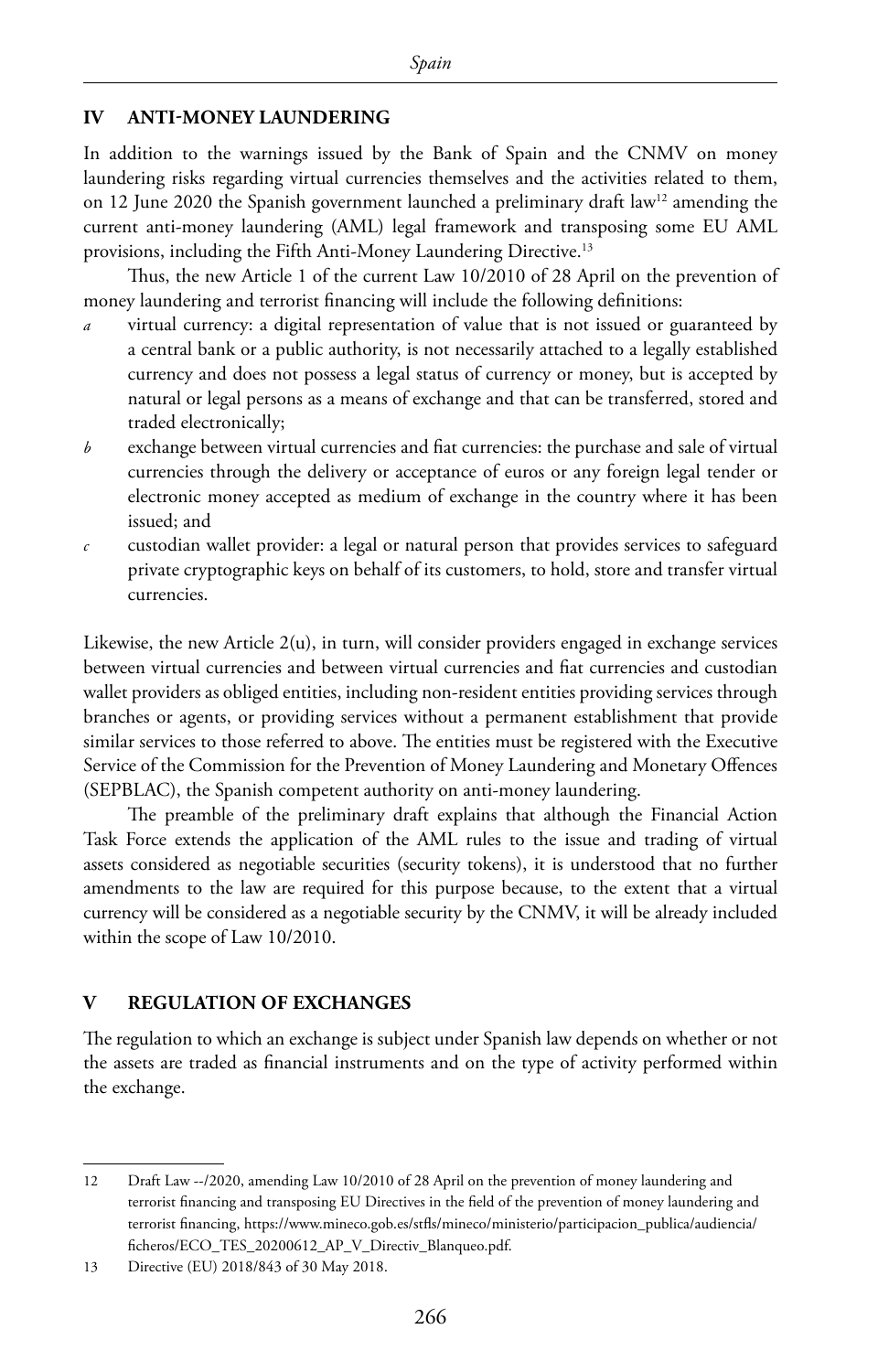Although there is no specific regulation on trading platforms for virtual currencies or other cryptoassets, the CNMV<sup>14</sup> has indicated that to the extent that the assets traded in an exchange are not considered as financial instruments, at a very minimum they should be subject to rules related to custody, registration, management of conflicts of interest between clients and transparency on fees (in addition to anti-money laundering regulations). Therefore, the CNMV recommends that these platforms voluntarily apply the principles of securities market regulations relating to the aforementioned matters to ensure the proper functioning of their activities. If they qualify as financial instruments, Spanish securities market legislation applies, which means the corresponding authorisations must be obtained, including, where appropriate, an authorisation as a trading venue (such as a regulated market, a multilateral trading system or an organised trading facility), or as an investment firm or credit institution that operates as a systematic internaliser. On this matter, in response to the consultation document on an EU framework for markets in cryptoassets, the independent committee of the CNMV noted that the mains risks of exchanges are the following: (1) absence of transparency in the information requirements and regulatory status of the companies involved; (2) operational resilience and good risk governance (in case of loss of cryptoassets, for instance); (3) absence of solutions to mitigate conflicts of interest; and (4) absence of adequate advertising standards.

However, the Bank of Spain has not given any guidance as to whether activities performed by an exchange would qualify as payment services or currency exchange services for regulatory purposes where virtual currencies are used solely for payment purposes (not as securities or similar).

To the extent that regulated markets, multilateral trading facilities (MTFs) and organised trading facilities (OTFs) located in Spain require that the instruments traded on or through them be represented in book entries, tokens cannot be traded in Spanish regulated markets, MTFs or OTFs because they cannot be represented in book entries.

#### **VI REGULATION OF MINERS**

With the exception of the tax issues explained in Section IX, there is no regulation of miners in Spain, and the Bank of Spain and the CNMV have not expressed their views on this matter.

However, to the extent that miners would not be considered as issuers of financial instruments or electronic money, or as placing financial instruments, no licence or authorisation would be required under Spanish law to mine.

#### **VII REGULATION OF ISSUERS AND SPONSORS**

To the extent that virtual currencies could be classed as financial instruments or as electronic money, their issuers must obtain the corresponding authorisations from the CNMV and the Bank of Spain. In terms of virtual currencies as financial instruments, see Section II.ii regarding ICOs. Neither the Bank of Spain nor the current legislation considers a virtual currency as electronic money; therefore, its issuance falls outside the scope of the Spanish legislation on electronic money institutions, although the assessment has to be made on a case-by-case basis.

The concept of sponsor does not exist under Spanish law.

<sup>14</sup> See Questions and Answers for FinTech companies on activities and services that may be within CNMV's remit, last updated 12 March 2019.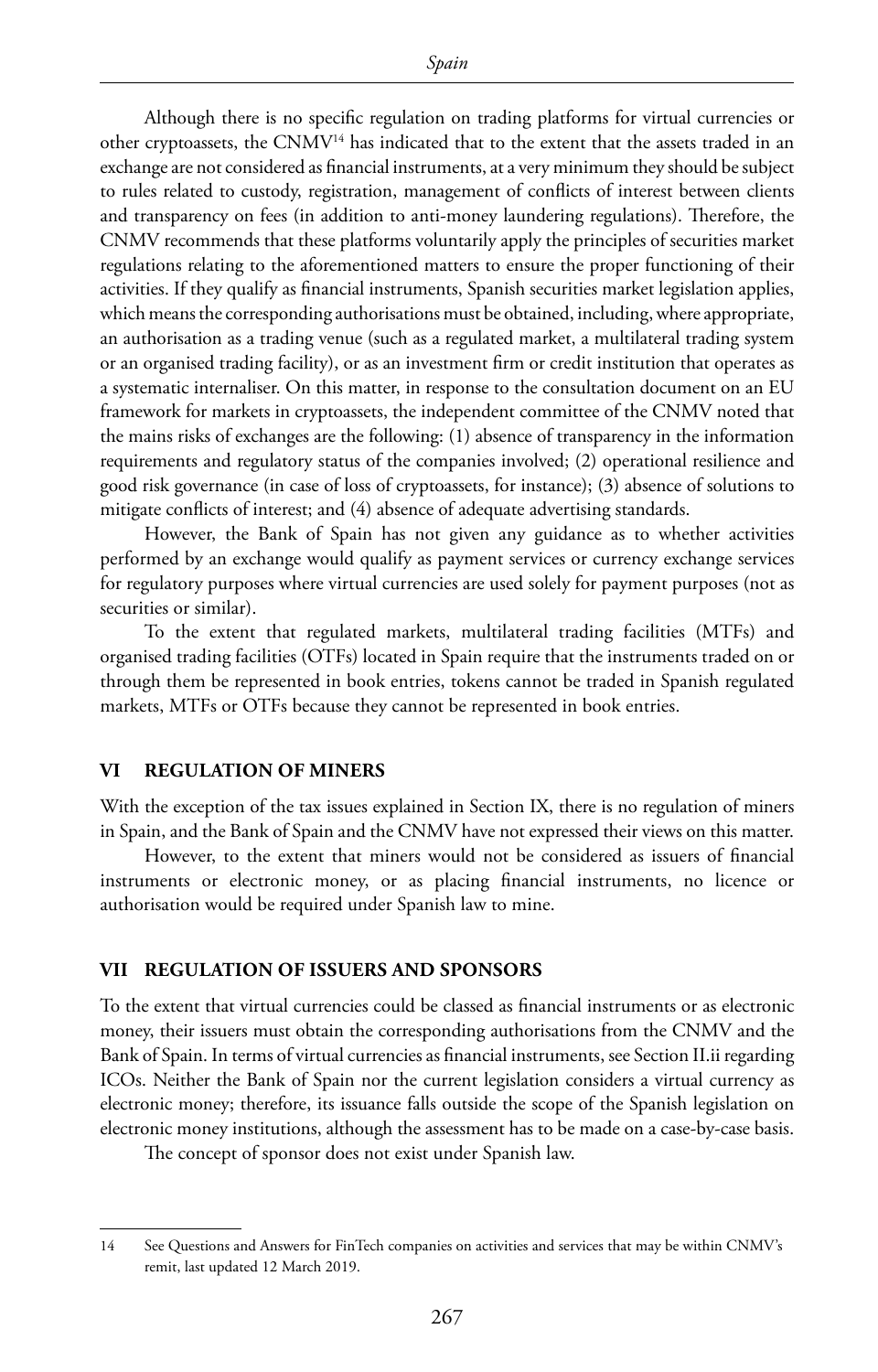#### **VIII CRIMINAL AND CIVIL FRAUD AND ENFORCEMENT**

In recent years, fraud through improper acts of disposition relating to cryptocurrencies such as Bitcoin has been increasing. As with any other type of asset, there are certain criminal liabilities associated with virtual currencies, given that the conduct of a third party (such as a wealth manager) may cause a loss to the investor's equity.

First, it is worth noting that equity as a whole is the legal interest protected from the crime of fraud and that cryptocurrencies are a part of this equity because they are considered valuable assets. As a consequence, improper acts of disposition of cryptocurrency assets are protected under criminal law. Article 248 of the Criminal Code sets out the ways in which the crime of fraud can be considered to have been committed. If the behaviour is considered to be fraud, it will be punishable.

Article 248.1 specifies that fraud is committed when the perpetrator, for financial gain and by means of deception, induces the victim to act in error, resulting in him or her carrying out an act of disposition to his or her own detriment or to the detriment of a third party. There needs to be a link between the perpetrator's deception and the victim's act of disposition (see Supreme Court judgment 531/2015 of 23 September).

Article 248.2.a) provides for another type of fraud (computer fraud) in cases in which perpetrators use manipulation through a computer or similar device to carry out an unauthorised transfer of an asset to the detriment of the victim or a third party (Supreme Court judgment 860/2008 of 17 December). This provision sets out the same scheme as described above except that it requires no deception – which is interpreted narrowly – as it is replaced by manipulation through a computer. Where traditional fraud requires some form of deception, computer fraud requires manipulation through a computer or similar device. This means that this crime can be committed in different ways, given the breadth of the expression 'manipulation through a computer or similar device'. Thus, for example, the offence would be committed when an individual alters an email address or bank account number, or implants files that unlock a user's passwords.

Judgment 326/2019 of 20 June of the Criminal Chamber of the Supreme Court ruled on Spain's first case of fraud regarding cryptocurrencies under Article 248.1 of the Criminal Code. In this case, the Supreme Court upheld the sentence of imprisonment given to an investment manager as the perpetrator of the fraud. According to the judgment, the defendant signed several high-frequency trading agreements with the aggrieved parties under which he committed to (1) manage Bitcoins that were delivered to him as a deposit, (2) reinvest the potential dividends and (3) finally, at maturity, deliver the profits obtained in exchange for a commission. However, it was proven that at the time of signing those agreements the defendant did not intend to fulfil his contractual obligations (in fact, he did not carry out any investment transactions at all), and his only intention was to seize the received Bitcoins and simulate the execution of the agreements.

As regards the civil liabilities arising from the criminal offence, the Supreme Court denied the aggrieved parties' request to be compensated with cryptocurrencies rather than with their equivalent value in euros (their motion for this was driven by the fact that Bitcoins had undergone a significant increase in value since the time the high-frequency trading agreements were signed). According to the Supreme Court, Bitcoins are intangible assets that cannot be reinstated, nor are they considered 'electronic money' in the legal sense set out by Spanish Law 21/2011 of 26 July. Thus, although the aggrieved parties delivered cryptocurrencies (and subsequently lost them because of the fraud), the perpetrator was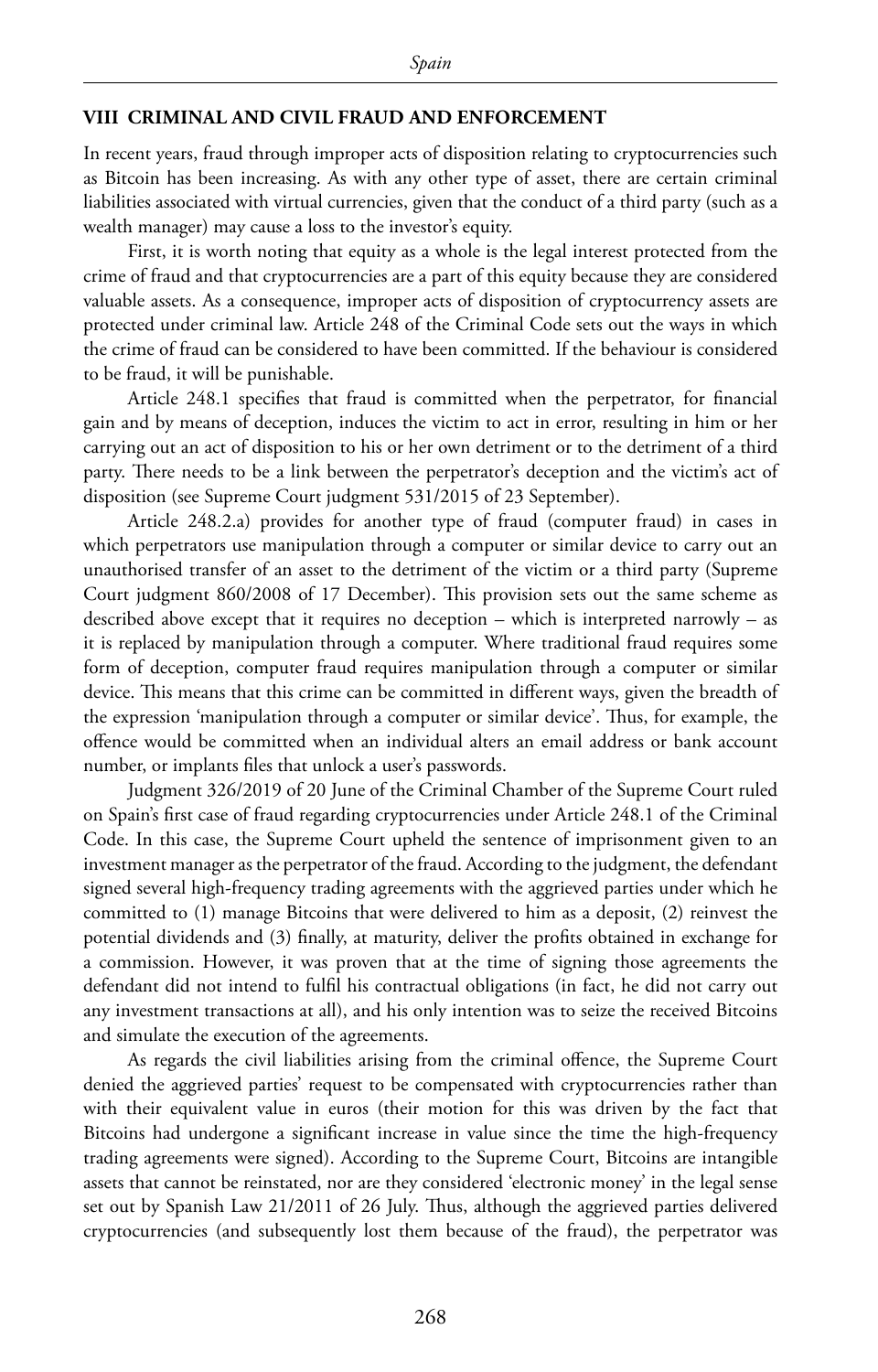ordered to pay back the equivalent value in euros of the cryptocurrencies at the time when they were delivered (plus additional compensation for the profitability that those Bitcoins would have offered up until the agreements expired).

The criminal proceedings through which these offences are prosecuted in Spain do not contain any special provision for when the disposition of assets relates to a type of cryptocurrency instead of a traditional currency. Therefore, the procedure for summary proceedings will apply if the penalty does not exceed nine years in prison.

These proceedings are divided into three phases. The first is the pre-trial phase, in which the judge will try to obtain evidence to determine whether the investigated behaviour may be considered criminal and, if so, discover the identity of the perpetrator. The second is the intermediate phase, in which the prosecution and defence will draft their respective briefs. The third phase is the oral trial, in which the admitted evidence is examined.

The main procedural difficulties Spanish authorities face when it comes to prosecuting these crimes are the lack of jurisdiction and competence. The anonymity with which perpetrators act, the places from which they do so (in most cases outside Spain) and the fact that the funds usually go to other countries prevent action being taken against them through judicial avenues in Spain. Having said that, when determining the authority of Spanish courts with regard to cybercrimes committed over the internet, the Spanish Supreme Court has embraced the 'theory of ubiquity', under which the offence should be regarded as having been committed on Spanish territory if any substantial element of the criminal activity (unlawful action, damage, profit of the perpetrators, etc.) took place in Spain.15

#### **IX TAX**

Virtual currencies perform an economic function (store of value or medium of exchange), which means that their possession and use may have tax implications. In addition, they pose a higher-than-average risk of being used as a means to commit tax fraud given that it is very difficult to determine the true identity of their owners (to the point that they are almost anonymous), and that the transactions are peer-to-peer and may have a cross-border element, and therefore the ability of tax authorities to monitor them is reduced. All this has put them under the spotlight of the Spanish tax authorities, albeit the tax regime and reporting obligations regarding virtual currencies are still at an early stage.

#### **i Income tax and value added tax (dynamic approach)**

The tax treatment of virtual currencies and their trading differs within the country, depending on the tax. From an accounting standpoint, the Spanish Accounting Board considers virtual currencies to be an intangible asset or a commercial stock, depending on their use.

To date, the Spanish tax authorities have considered that any operation (except mining) with virtual currencies constitutes a barter transaction for income tax purposes (personal income tax, corporate income tax and non-resident income tax), which means that users of virtual currencies make a capital gain or loss with any delivery of virtual currencies; and tax compliance becomes complicated and burdensome for both the taxpayer and the tax authority.

<sup>15</sup> See agreement of the non-jurisdictional plenary session of the Criminal Chamber of the Supreme Court dated 3 February 2005.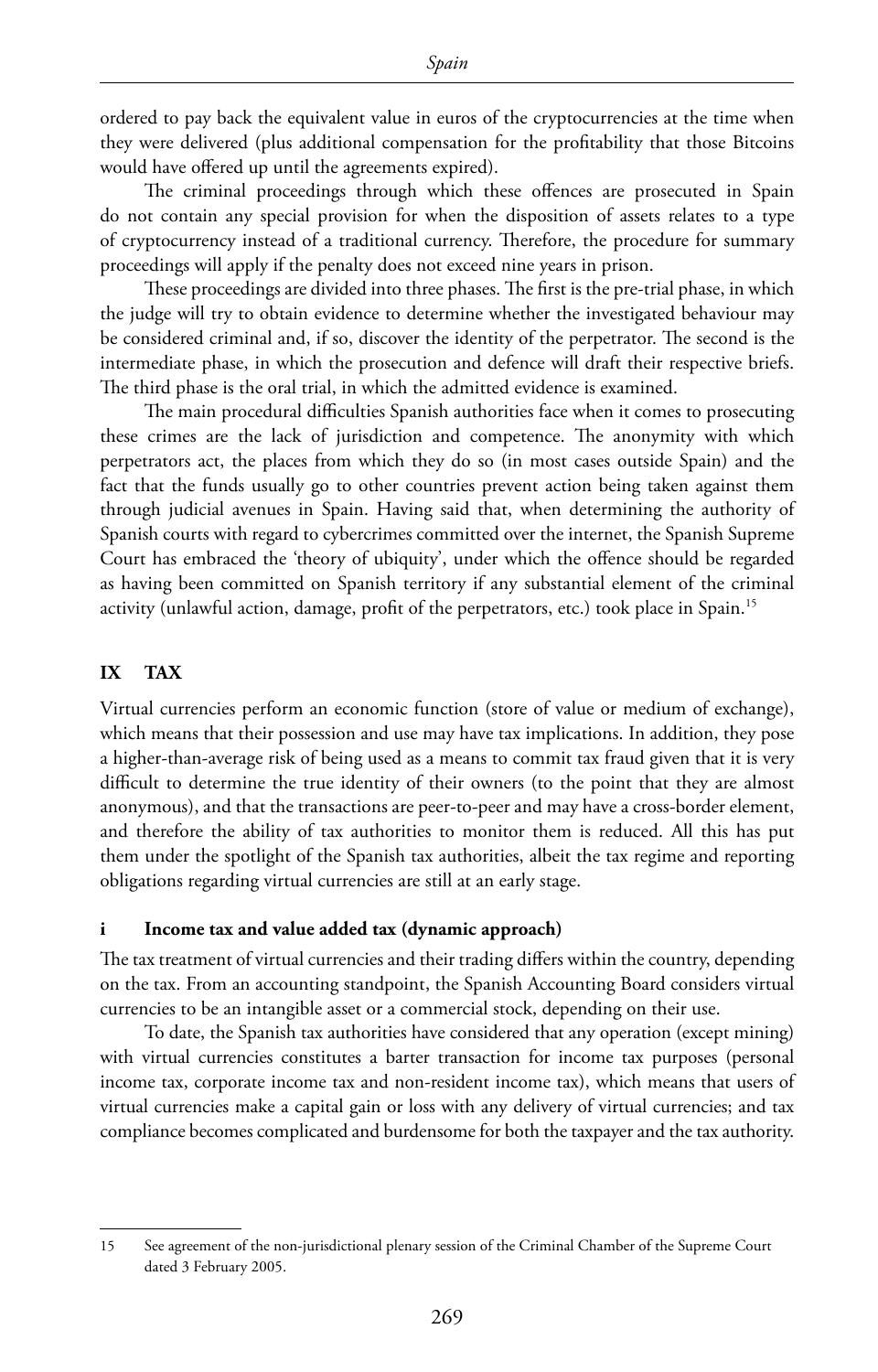The Spanish tax authorities set out in binding tax ruling V0808-18 of 22 March that the use of virtual currencies outside of the performance of an economic activity may result in capital gains or losses at the moment in which the transaction takes place (Article 14.1.c) of Law 35/2006 of 28 November on personal income tax (the PIT Law)), with a tax rate of up to 23 per cent for individuals. According to binding tax ruling V1604-18 of 11 June, fees charged by the exchange increase and the decrease the acquisition and sale price, respectively, if they are directly related to the transaction. The first-in, first-out principle applies. The income obtained from mining is considered business income, and the applicable tax rate could be as much as 48 per cent for individuals, depending on the autonomous region where they reside. The corporate income tax rate is 25 per cent, while the non-resident income tax rate is 24 per cent (19 per cent for residents of the European Union and European Economic Area). The Spanish tax authorities also state in binding tax ruling V1149-18 of 8 May that the exit tax regulated in Article 95 *bis* of the PIT Law does not apply to virtual currencies.

As regards value added tax (VAT), the Spanish tax authorities' position, as set out in binding tax rulings V1274-30 of 6 May and V1748-18 of 18 June, is aligned with that of the European Court of Justice, which considered in *Hedqvist<sup>16</sup>* that virtual currencies constitute a currency in the sense of Article 135(1)(e) of the VAT Directive and are a direct means of payment; therefore, services related to those currencies (including mining) are covered by the VAT exemption granted by that Article. Consequently, input VAT will not be deductible.

#### **ii Net wealth tax and reporting obligations (static approach)**

Virtual currencies, as an asset, fall under the scope of Law 19/1991 of 6 June on net wealth tax (the NWT Law) and therefore must be declared by filing Form 714 with the Spanish tax authorities by 30 June each year. According to Article 24 of the NWT Law, taxpayers must report their virtual currencies' market value in euros on 31 December. There is no official market value, so taxpayers will have to rely on the most widely used websites (such as www.coindesk.com). The Spanish tax authorities endorsed this conclusion in binding rulings V0590-18 of 1 March and V2289-18 of 3 August, among others. The net wealth tax rate can be up to 2.75 per cent, depending on the autonomous region of residence (there are some regions with a zero per cent rate).

In addition to the net wealth tax, there are three independent obligations to declare all assets held abroad worth more than  $€50,000$  (bank accounts, securities and real estate). Taxpayers must submit Form 720 (informative report of assets and rights held abroad) by 31 March each year. To date, virtual currencies have not been considered to be securities or held in a bank account for tax purposes; therefore, it seems they need not be included in a Form 720 declaration. However, this approach will probably change in the near future. In this regard, on 19 October 2018 the government made public a draft bill on measures to prevent and fight tax evasion (the Draft Bill), including a new obligation to report the amount of virtual currencies held in Spain or abroad (through Form 720), identifying the owner and the beneficial owner; and report all transactions involving virtual currencies (acquisitions, sales, barter transactions or transfers). The legislative proposal was published for public consultation on 23 October 2018 but was withdrawn because of the call for a general election (see below).<sup>17</sup>

<sup>16</sup> Judgment of 22 October 2015, *Hedqvist*, Case C-264/14.

<sup>17</sup> http://www.hacienda.gob.es/Documentacion/Publico/NormativaDoctrina/Proyectos/Tributarios/ ANTEPROYECTO%20LEY%20ATAD.pdf.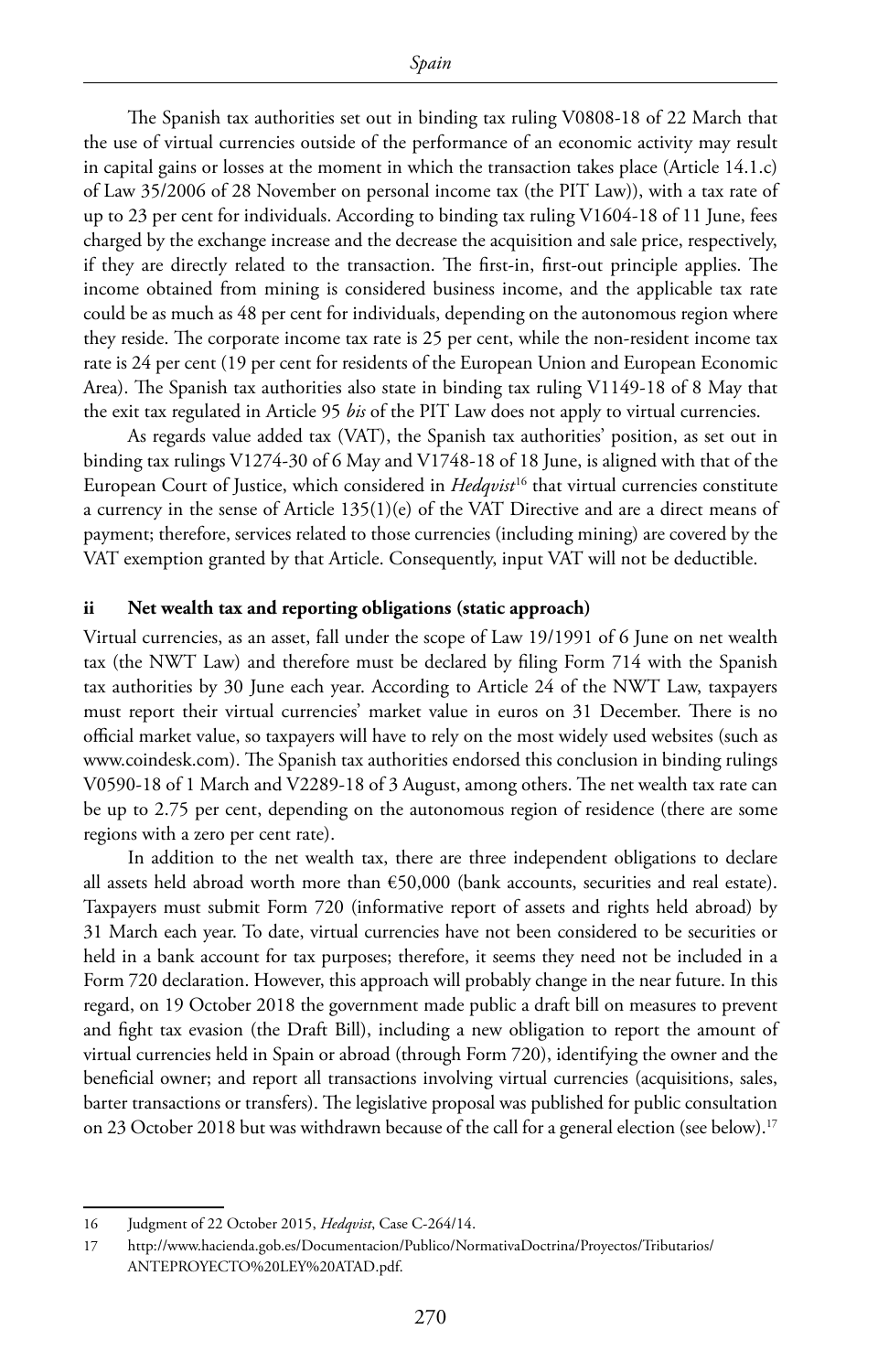The Annual Tax and Customs Control Plan for 2018, published in the Spanish Official Gazette of 23 January 2018, pointed out that, in the context of the prevention and suppression of smuggling, drug trafficking and money laundering, the tax authorities 'will detect and prevent the use by organised crime of the deep web to trade in any illicit goods, as well as the use of cryptocurrencies such as Bitcoin or similar as a means of payment'. In addition, the National Anti-fraud Office attempted to identify all entities that operate with virtual currencies, and sent them requests to provide specific information. Thus, the pre-filled tax forms that the Spanish authorities make available to the taxpayers each year include that the taxpayer has carried out transactions with virtual currencies. The Annual Tax and Customs Control Plan for 2020 published in the Spanish Official Gazette of 28 January 2020 reiterates that the Spanish tax authorities will continue gathering information and designing control initiatives to ensure that transactions with crypoassets are duly reported and that the funds have a licit origin.

The Spanish tax authorities are also assessing the possibility of imposing new reporting obligations, regulating 'human ATMs' (persons carrying out physical transfers of virtual currencies using apps such as Meetup<sup>18</sup>) and establishing a sanctioning regime for non-compliance with these reporting obligations. In fact, the Draft Bill requires: (1) wallet providers to provide information on virtual currencies balances (segregated by virtual currency), owners, authorised persons or beneficiaries of these balances; and (2) exchanges to provide information on the transactions carried out, identifying the parties involved, address, tax identification number, class and number of virtual currencies, and price and date of the transaction. These reporting obligations also apply to issuers of ICOs with tax residence in Spain.

However, the dissolution of the Spanish parliament and the calling of a general election in spring 2019 implied the automatic withdrawal of the Draft Bill. It is likely that the new government will relaunch this initiative but, to date, there is no information in this regard.

#### **X LOOKING AHEAD**

While no specific legislation has been adopted in Spain on virtual currencies, the need for comprehensive regulation (of, inter alia, tax, consumer protection and regulatory aspects) regarding this matter has been already discussed in both Spanish legislative chambers by all political parties.

On the other hand, the Spanish supervisory bodies (the CNMV, the Bank of Spain and SEPBLAC) understand that, given the transnational nature of virtual currencies and the activities related to them (issuance, deposit, marketing, etc.), their regulation should be addressed at an international level or, at the very least, at an EU level, so that as many regulators and supervisory bodies as possible adopt and share common positions, otherwise uncoordinated regulatory approaches may prove ineffective and create incentives for regulatory arbitrage. The first step is Directive 2018/843 of 30 May 2018, amending Directive (EU) 2015/849 on the prevention of the use of the financial system for the purposes of money laundering or terrorist financing, which directly regulates virtual currencies for the first time at an EU level and is in the process of being implemented in Spain.

Despite the potential risks that virtual currencies pose as a consequence of their lack of regulation, both the Spanish legislator and supervisory bodies are aware of their importance and of the technological developments behind them, and they are therefore pressing for the speedy adoption of regulations and common positions on this matter.

<sup>18</sup> www.meetup.com.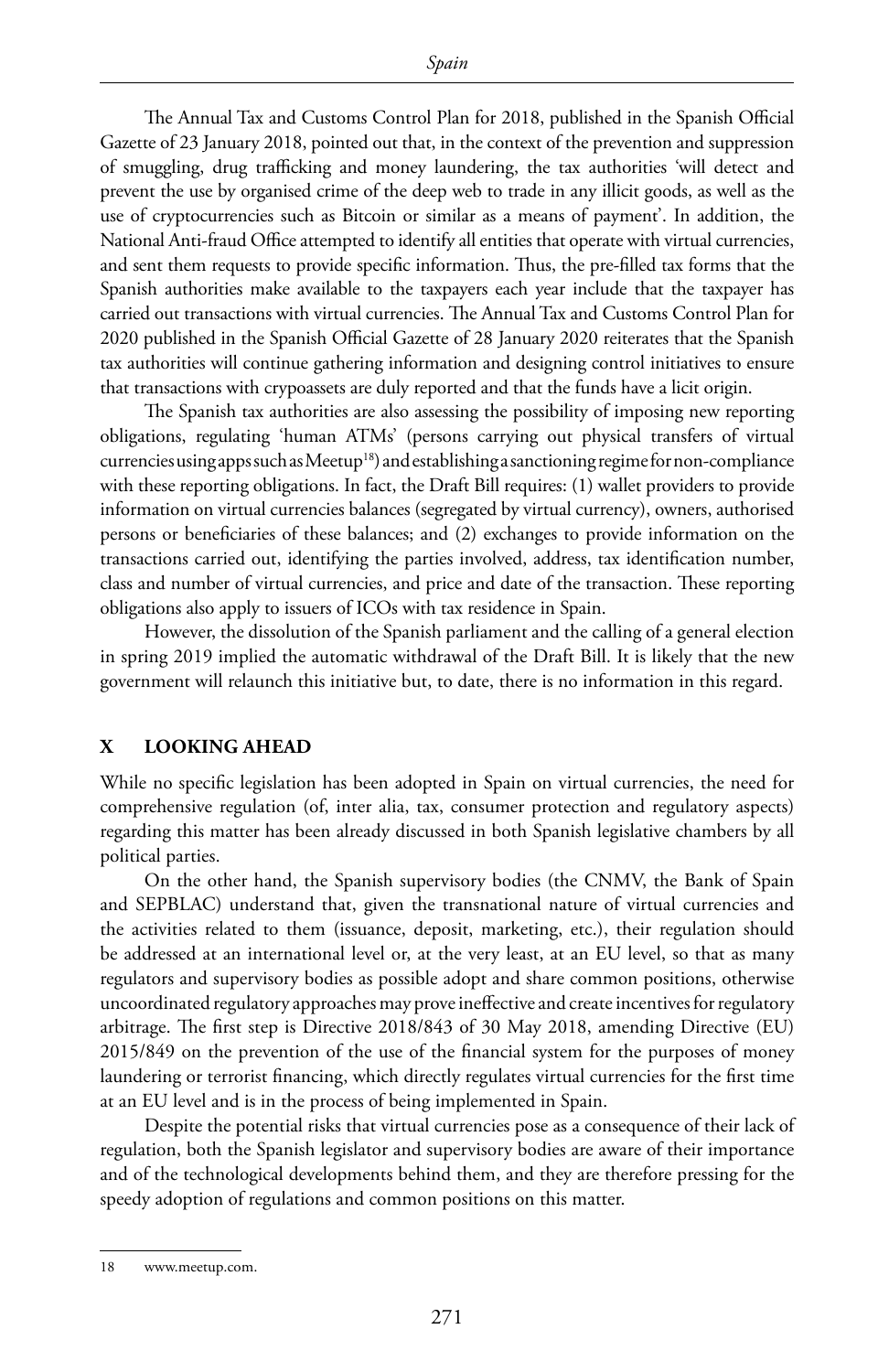# ABOUT THE AUTHORS

#### **PILAR LLUESMA RODRIGO**

#### *Uría Menéndez*

Pilar Lluesma Rodrigo is counsel in Uría Menéndez's Madrid office. She began her career at Uría Menéndez in 1995 and rejoined the firm in 2018, having worked in the legal department of INVERCO from 2016 to 2017.

She has 20 years of experience advising a wide range of financial entities, including credit entities, investment services firms, collective investment schemes management companies, and private equity management companies, in regulatory and financial matters.

In particular, within the regulatory field, she advises on matters such as authorisations, cross-border provision of services, marketing of products, rules of conduct and transparency, disciplinary proceedings, reporting to supervisory authorities, anti-money laundering, derivatives and service client agreements.

#### **ALBERTO GIL SORIANO**

#### *Uría Menéndez*

Alberto Gil Soriano joined Uría Menéndez in 2012 and is a managing associate in the tax department.

He has more than eight years of experience advising resident and non-resident entities in general tax law and anti-money laundering and terrorist financing matters. He has also expertise in tax planning for high net worth individuals, in tax litigation and in local taxes. In addition, he has broad experience in tax regularisations.

#### **URÍA MENÉNDEZ**

Calle del Príncipe de Vergara, 187 Plaza de Rodrigo Uría 28002 Madrid Spain Tel: +34 915 860 400 pilar.lluesma@uria.com alberto.gil@uria.com www.uria.com